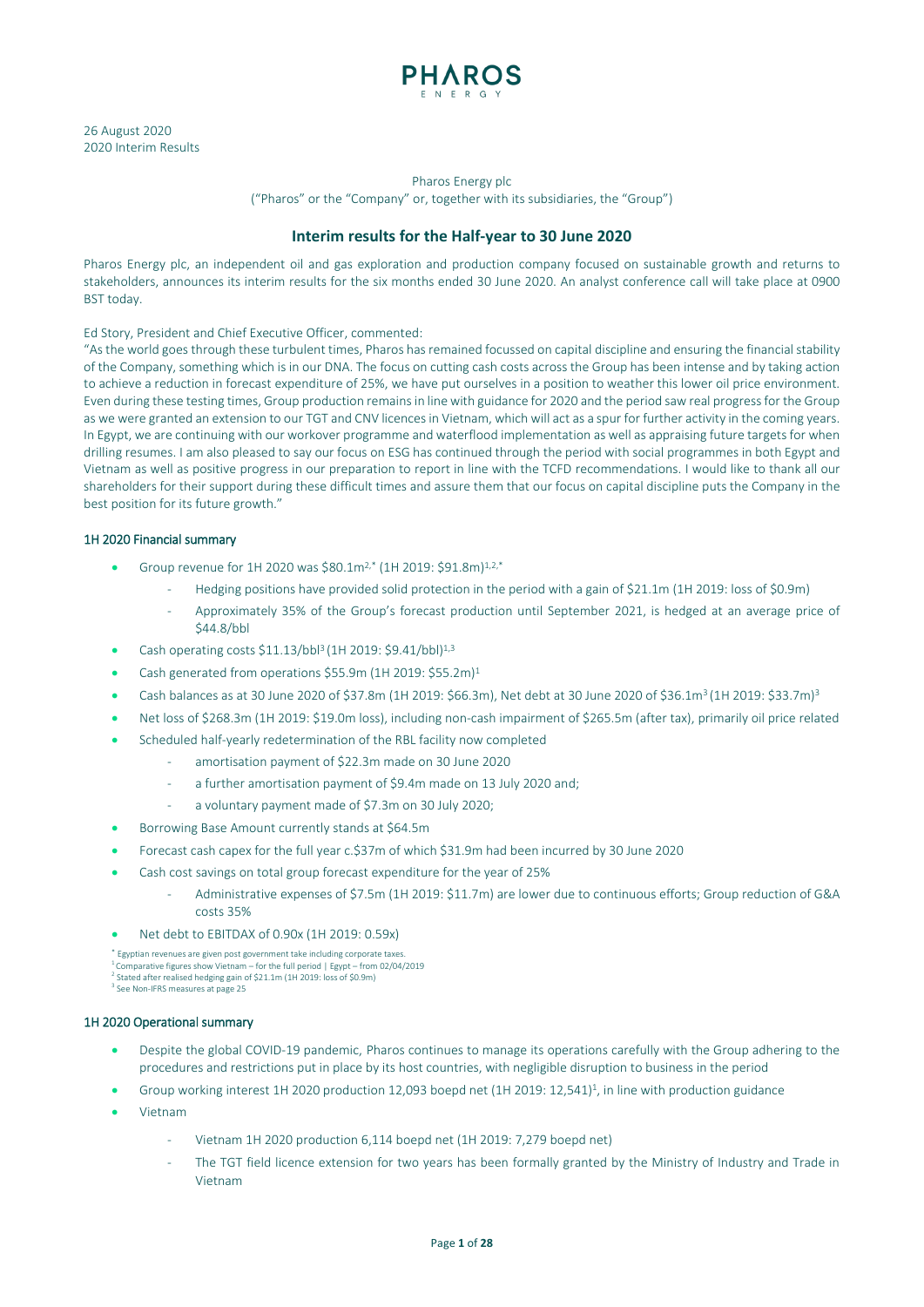

- The CNV field licence extension for two years has also been formally granted by the Ministry of Industry and Trade in Vietnam
- The 2019 two-well TGT drilling campaign completed in 1H 2020 on time and under budget
- Upgrade to Gas Turbine compressors completed ahead of schedule in Q1 2020

# • Egypt

- Egypt 1H 2020 production 5,979 bopd (2 April 30 June 2019: 5,262 bopd)
- The three drilling-rig programme in Q1 2020 increased production in April, production averaged 6,396 bopd and production peaked at 7,009 bopd on the 23 April 2020
- Production operations in Egypt have continued, focusing on well intervention and water-flood enhancement following scaling back of drilling activity
- Reductions agreed on both El Fayum oil price discount (\$1/bbl reduction) and refinery handling charge (\$0.80/bbl reduction ), initially for six months while technical review continues

# **Outlook**

- Vietnam
	- 2020 production guidance 5,500 6,500 boepd net remains unchanged
	- Operations are focussed on optimising production from the existing wells, principally through gas lift optimisation
	- Proactively manage the existing producing reservoirs
	- Approval of the TGT FFDP by the Ministry of Industry and Trade expected in Q4 2020

# • Egypt

- 2020 Production guidance of 5,000-6,000 bopd unchanged
- Continue with workover programme and waterflood deployment
- Assess the results of recent waterflood pilot projects in Greater Silah area
- Continuation of work on the subsurface dynamic and static models to improve future well drilling campaigns and future waterflood implementation
- Continued assessment of Egypt drilling programme in relation to oil price environment
- Israel low-cost activities during the initial phase of the licences comprise reprocessing of existing 3D seismic data and evaluation of the acreage's potential. The operator has started preparation for this work.

# **Corporate**

# Board changes

In January 2020, Pharos announced that Ettore Contini, Non-Executive Director, would not stand for re-election to the Board of Pharos at the Company's AGM on 20 May 2020, following 18 years of service. John Martin became Chair of the Board of Directors with effect from 13 March 2020. Lisa Mitchell and Geoffrey Green were appointed as Independent Non-Executive Directors with effect from 1 April 2020 and 20 May 2020 respectively.

# Remuneration

Upon his appointment on 13 March 2020, the incoming Chair, John Martin, volunteered to reduce the Chair fee by 25%. Subsequently and in addition, the Chair and the Independent Non-Executive Directors voluntarily agreed a further 25% reduction in their 2020 fees. The Executive Directors have voluntarily agreed a reduction in base salary of 25% for 2020 effective 1 May 2020. The Board has also agreed that no bonuses will be paid in 2020.

# Dividend

As announced in May, the Board believed it was appropriate to withdraw dividend payments during 2020, given the continued uncertainty in the macro environment. The decision to re-instate the dividend will be kept under review and the Board will continue to use the well documented capital allocation criteria to assess where and how to spend any free cash flow generated. The key goals are to balance the preservation of balance sheet strength with investing in growth opportunities where returns exceed the risked cost of capital, in order to generate sustainable returns for shareholders.

#### Joint Broker Appointment

We are pleased to announce the appointment of Peel Hunt LLP to act as the Company's Joint Broker with immediate effect.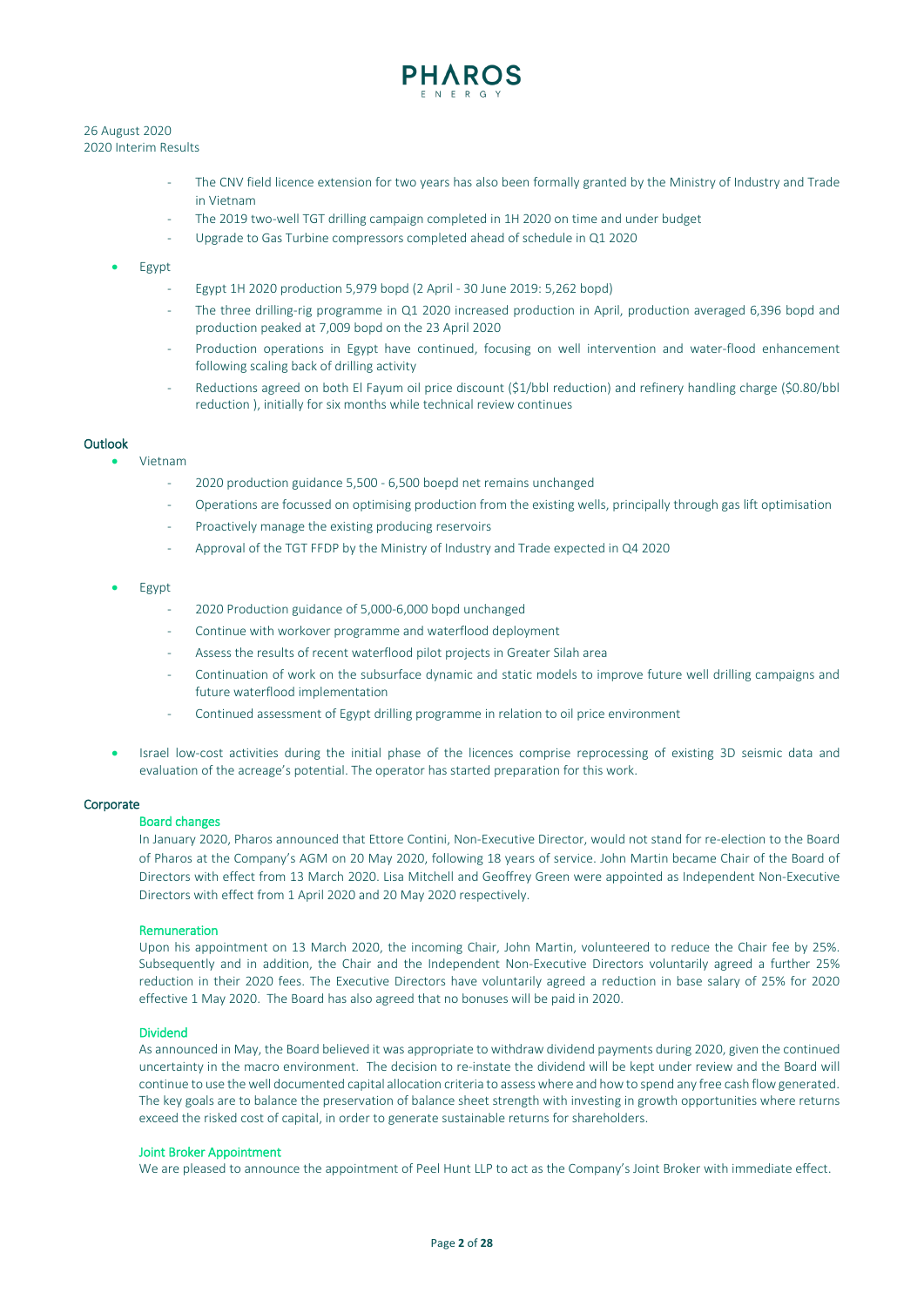

#### **Enquiries**

Pharos Energy plc **Tel: 020 7747 2000** Ed Story, President and Chief Executive Officer Jann Brown, Managing Director and Chief Financial Officer Mike Watts, Managing Director Sharan Dhami, Group Head of Investor Relations

Billy Clegg | Owen Roberts | Monique Perks

Camarco Tel: 020 3757 4980

#### Notes to editors

Pharos Energy plc is an independent oil and gas exploration and production company with a focus on sustainable growth and returns to stakeholders, headquartered in London and listed on the London Stock Exchange. Pharos has production, development and exploration interests in Egypt, Israel and Vietnam.

In Egypt, Pharos holds a 100% working interest in the El Fayum oil Concession in the Western Desert.The Concession produces from 10 fields and is located 80 km south west of Cairo. It is operated by Petrosilah, a 50/50 JV between Pharos and the Egyptian General Petroleum Corporation (EGPC). Pharos is also an operator with a 100% working interest in the North Beni Suef (NBS) Concession, which is located immediately south of the El Fayum Concession.

In Israel, Pharos together with Cairn Energy plc and Israel's Ratio Oil Exploration, were successful in their bid for eight licences in the second offshore bid round in Israel. Each party has an equal working interest and Cairn is the operator.

In Vietnam, Pharos has a 30.5% working interest in Block 16-1, which contains 97% of the Te Giac Trang (TGT) field and is operated by the Hoang Long Joint Operating Company. Pharos' unitised interest in the TGT field is 29.7%. Pharos also has a 25% working interest in the Ca Ngu Vang (CVN) field located in Block 9-2, which is operated by the Hoan Vu Joint Operating Company. Blocks 16-1 and 9-2 are located in the shallow water Cuu Long Basin, offshore southern Vietnam. Pharos also holds a 70% interest in and is designated operator of Blocks 125 & 126, located in the moderate to deep water Phu Khanh Basin, northeast of the Cuu Long Basin, offshore central Vietnam.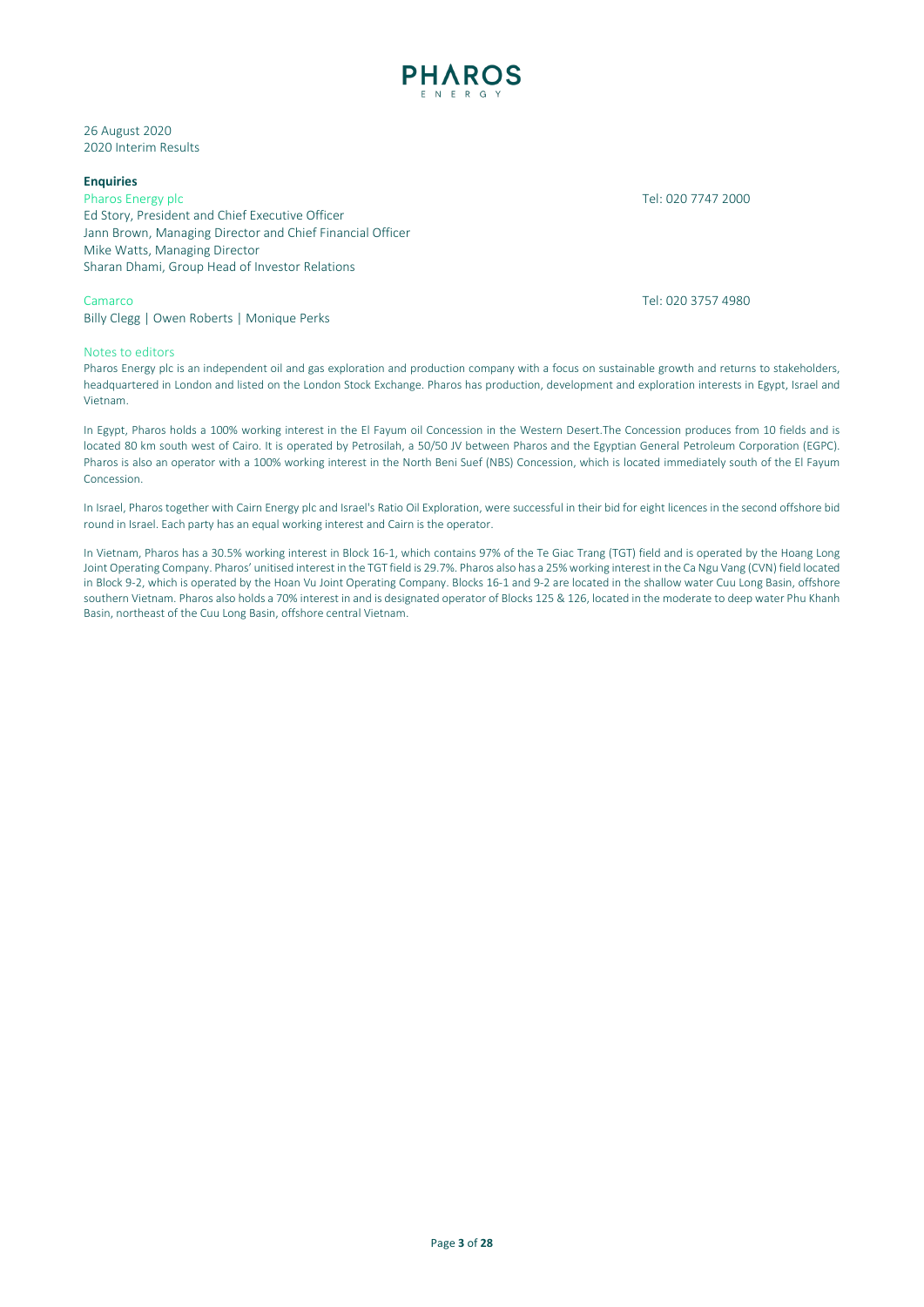

# Financial Review

#### **Finance strategy**

Our finance strategy continues to underpin the Group's business model and goes hand in hand with our commitment to building shareholder value through capital growth and sustainable dividends.

The finance strategy is founded on three core areas - capital discipline, capital allocation and capital return.

In this current period of turmoil, with oil prices at a multi-year low, these three core areas come into sharp focus and are being used to guide the business to preserve liquidity and balance sheet strength at this time.

#### **Highlights**

|                                                          | 1H 2020 | 1H 2019 |
|----------------------------------------------------------|---------|---------|
| Production Volumes (boepd)                               | 12,093  | 12,541  |
| Oil Price Realised (\$/bbl)                              | 40.47   | 69.04   |
| Oil & Gas Price Realised (\$/boe)                        | 37.06   | 61.96   |
|                                                          |         |         |
| Revenue (\$m) <sup>1</sup>                               | 80.1    | 91.8    |
| Gross Profit (\$m)                                       | 9.1     | 32.4    |
| Operating (loss)/profit (\$m)                            | (315.4) | 20.7    |
| Operating profit/excluding impairment (\$m) <sup>2</sup> | 1.6     | 20.7    |
| Cash Operating Cost per (\$/boe) <sup>2</sup>            | 11.13   | 9.41    |
| Net debt $(\frac{2}{3})^2$                               | (36.1)  | (33.7)  |
| EBITDAX (\$/m) <sup>2</sup>                              | 40.3    | 56.8    |
| Gearing <sup>2</sup>                                     | 0.30    | 0.19    |

<sup>1</sup> Stated after realised hedging gain of \$21.1m (1H 2019: loss of \$0.9m)

<sup>2</sup> See Non-IFRS measures at page 25

## Operating Performance

### **Group Production and Commodity Prices**

Total group working interest production was 12,093 boepd (1H 2019: 12,541 boepd). The average realised oil price was \$40.47/bbl (1H 2019: \$69.04/bbl) and total revenues before hedging results were \$59.0m (1H 2019: \$92.7m). Market oil prices led to a gain of \$21.1m (1H 2019: loss of \$0.9m) on the realisation of hedges entered into by the group, increasing total revenue to \$80.1m (1H 2019: \$91.8m). Hedges remain an important part of our overall risk management strategy at this stage and further details are provided in the section below headed 'Hedging and revenues'

The Vietnam crude continues to command a significant premium to Brent, averaging \$5/bbl in the period. In Egypt, the average discount to Brent for the period was \$5/bbl, made up of two elements – the Western Desert discount and the El Fayum discount.

Since April 2020, the Western Desert discount has reduced, from a high of \$2.90 in April to \$0.80 from June onwards. EGPC publishes the discounts for each month in arrears. In addition, we have agreed reductions with EGPC, effective 1 August 2020, on both the price discount applied specifically to the El Fayum crude (\$1/bbl reduction) and on the handling fees paid at the refinery (\$0.80/bbl reduction). Both of these reductions are in place for an initial period of six months whilst we continue our joint review with EGPC on the specification of the crude oil, on which the discount and fees are applied.

#### **Group Operating costs, DD&A and expenses**

Cash operating costs at group level, defined in the Non-IFRS measures section, amounted to \$24.5m (1H 2019: \$16.9m); \$11.13/boe (1H 2019: \$9.41/boe). Ongoing cost reduction programmes in Vietnam brought the total operating cost down for the region to \$12.5m (1H 2019: \$12.9m) in the period which equate to \$11.23/bbl. (1H 2019: \$9.79/bbl). The higher per bbl cost is due to the fixed cost of the FPSO and other facilities being spread over fewer produced barrels. Cash operating costs in Egypt were \$12.0m (1H 2019: \$4.0m for the three months post acquisition) in the period, which equate to \$11.03/bbl (1H 2019: \$8.35/bbl). The increase relates in large part to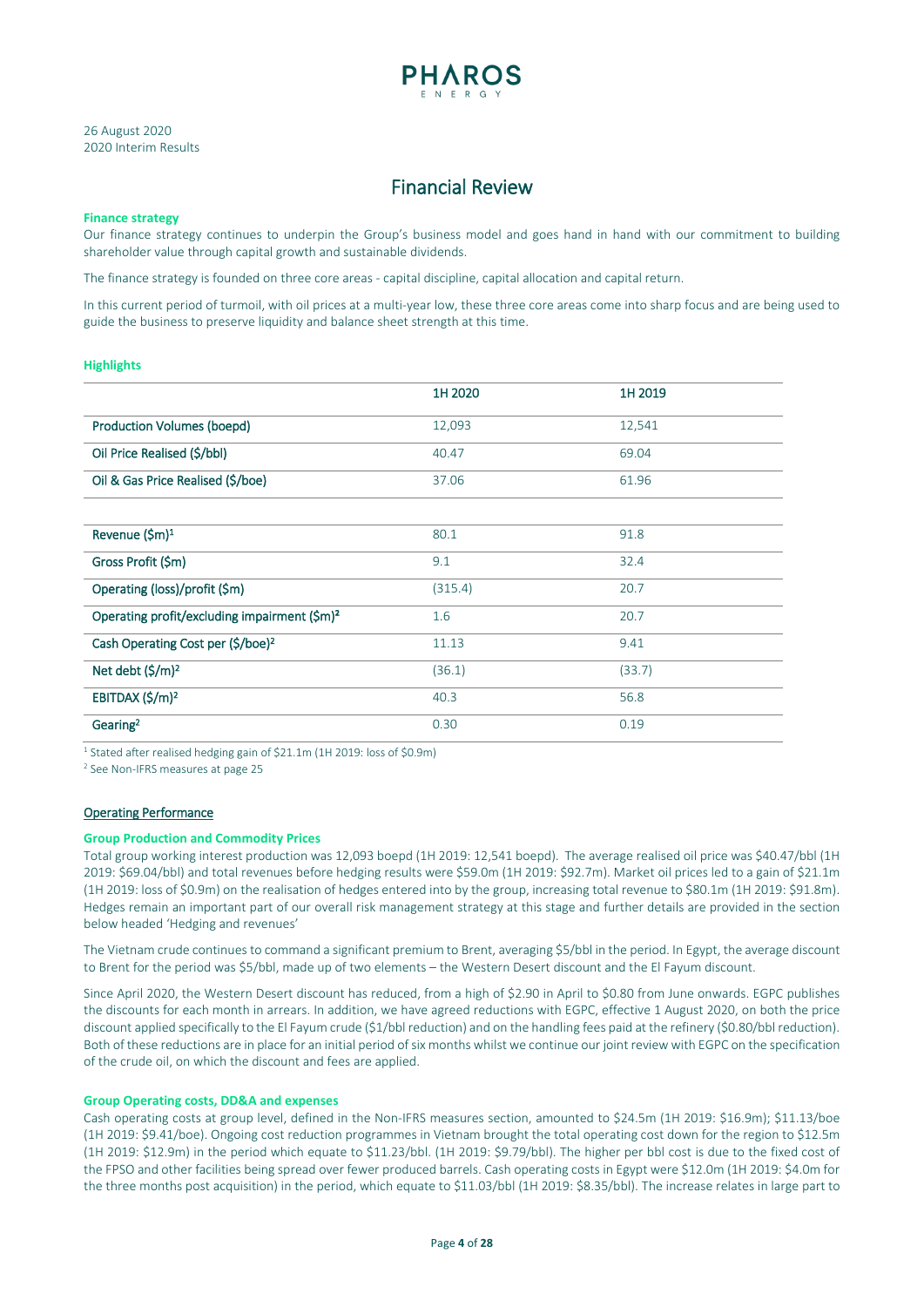

the change of the delivery point in July 2019, which has added to transportation costs, plus a higher number of workovers and the introduction of more stringent HSSE measures. The delivery point of El Fayum crude, prompted by the upgrade of the Mostorod refinery, is now made directly to the Suez Oil Processing Company (SOPC) refinery, which provides a higher crude oil handling capacity and circumvents the need for pipeline evacuation. In addition, although a longer distance, the new trucking transport route avoids built-up and residential areas and offers safer driving conditions due to fully tarmacked roads leading directly to the refinery.

DD&A charges on production and development assets amounted to \$38.7m (1H 2019: \$35.5m); \$17.58/boe (1H 2019: \$19.76/boe).

Administrative expenses of \$7.5m (1H 2019: \$11.7m) are lower than the previous year due to continuous efforts to reduce the head office costs. The non-cash elements included in administration costs (share based payments and depreciation) totalled \$1.4m (1H 2019: \$2.2m), resulting in a 36% reduction in cash administration costs over the comparative period.

#### **Cost savings**

Cash cost savings on total group forecast expenditure for the year of 25% will be achieved. G&A costs for 2020 have reduced by 35% compared to prior period, including a 25% reduction on board fees for all NEDS for 2020 and on all remuneration for executive directors effective 1 May. The Board has also agreed that no bonuses will be paid in 2020.

#### **Impairment**

As a result of the reduction in the oil price since the year-endwe have tested each of our oil and gas producing properties for impairment. In Vietnam, the result to date of the TGT-15X well in the shallow section in one fault block and the later starting date for the 2021 drilling programme has impacted reserves, which also acts as an impairment trigger. In Egypt, the impairment charge of \$146.6m arises from the downward revision to our future oil price assumptions, the related impact on near term activity and the change in discount rate.

For CNV, a pre-tax impairment charge of \$15.5m has been reflected in the income statement with an associated deferred tax credit of \$5.8m. As at 30 June 2020, the carrying amount of the CNV oil and gas producing property, after additions (\$2.2m), DD&A (\$6.4m) and the impairment charge, is \$104.4m.

For TGT, a pre-tax impairment charge of \$132.0m has been reflected in the income statement with an associated deferred tax credit of \$45.7m. As at 30 June 2020, the carrying amount of the TGT oil and gas producing property, after additions (\$15.0m), DD&A (\$20.1m) and the impairment charge, is \$205.5m.

For Egypt, an impairment charge (pre and post-tax) in the amount of \$146.6m has been reflected in the income statement. As at 30 June 2020, the carrying amount of the Egypt oil and gas producing property, after additions (\$17.7m), DD&A (\$12.0m) and after the impairment charge, is \$60.5m.

The total non-cash, post tax impairment charge amounts to \$242.6m and the balance sheet carrying values of the oil and gas producing properties stands at \$370.4m. Further details of these impairment charges, including key assumptions in relation to oil price, discount rate and the availability of future funding for Egypt are provided in Note 10 of the interim financial statements.

#### **Exploration costs written off**

In June 2020, an impairment indicator of IFRS 6 was triggered following the Group's decision to defer all non-essential investment at this point. No substantive expenditure for its explorations areas in Vietnam and Egypt is either budgeted or planned in the near future.

Exploration costs including costs associated with Blocks 125 & 126 in Vietnam of \$18.1m and costs associated with Egypt projects in the amount of \$4.8m were written off in the income statement in accordance with the Group's accounting policy on oil and gas exploration and evaluation expenditure.

### **Hedging and revenues**

Our hedging positions have provided solid protection in the period with a realised gain of \$21.1m (1H 2019: loss of \$0.9m) plus a fair value as at 30 June of \$3.0m for the remaining hedges in place. Approximately 35% of the Group's forecast production until September 2021, is hedged at an average price of \$44.80/bbl (1H 2019: cover was 31% of the Group's forecast production from July 2019 to February 2020 entitlement volumes securing a minimum price for this hedged volume of \$64.80 per barrel).

Group revenues for the six months to 30 June were \$59.0m plus \$21.1m from hedging. The average realised oil price per barrel achieved for the same period from Vietnam was \$43/bbl representing a premium of nearly \$5/bbl to Brent and for Egypt approx. \$34/bbl, representing a discount of approx. \$5/bbl to Brent.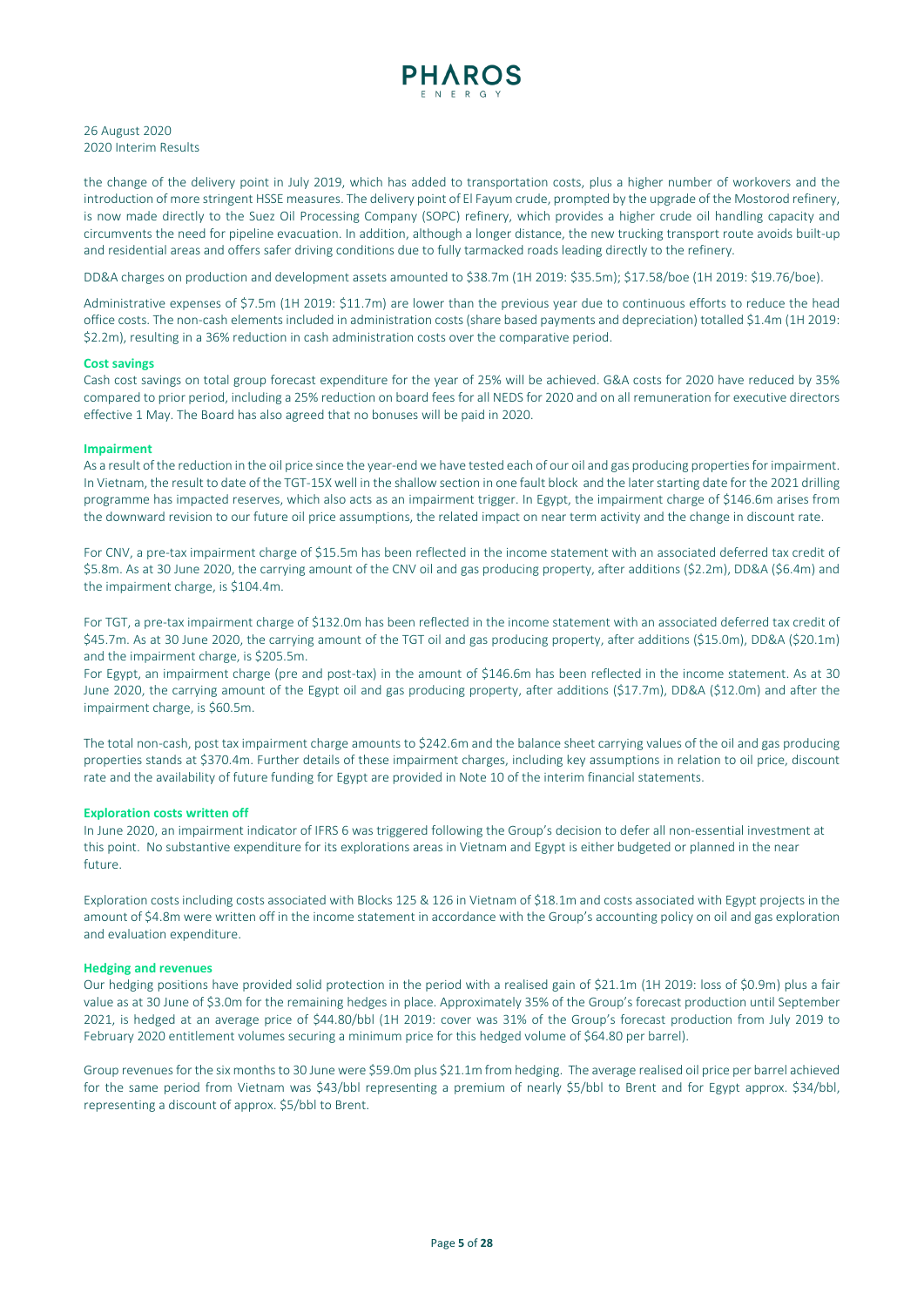

#### **Financing costs**

Finance costs for the period were \$2.7m (1H 2019: \$5.5m). The decrease follows the June 2020 redetermination and due to the accelerated repayment of principal there was a change in estimated future cash flows, as a result a one off gain of (\$1.0m) has been recognised (1H 2019: \$1.2m charge).

#### **Taxation**

The overall net tax credit of \$49.6m (1H 2019: \$19.1m charge) relates to the deferred tax on impairment of \$51.5m and the remaining \$1.9m is the tax charges in Vietnam.

The Egypt concessions are subject to corporate income tax at the standard rate of 40.55%, however responsibility for payment of corporate income taxes falls upon EGPC on behalf of our local subsidiary Pharos El Fayum (PEF). The Group records a tax charge, with a corresponding increase in revenue, for the tax paid by EGPC on its behalf. Due to accumulated tax-deductible balances, there is no tax due on PEF this period.

Work on bringing non-UK companies onshore is progressing.

#### **Net loss**

A net loss was recorded for the period from continuing operations of \$268.3m (1H 2019: loss \$19.0m), primarily driven by the post-tax impairment charge of \$265.5m relating to both PPE and intangibles.

### Balance Sheet

#### **Net cash/debt**

As at the balance sheet date, \$73.9m was drawn under the group's borrowing facilities and there was cash of \$37.8m, giving a net debt figure of \$36.1m (1H 2019: cash \$66.3m and net debt of \$33.7m). Gearing has been calculated as total debt to equity of 0.30x (1H 2019: 0.19x).

As at 24 August 2020, the cash balance stood at c.\$24m with net debt of c.\$33m, following RBL payments as mentioned in the 'RBL section below'.

#### **RBL**

The RBL is over the Vietnam assets only, has a five-year term and currently matures in September 2023. A payment of \$3.8m was made in January 2020. Following the scheduled half-yearly redetermination of the RBL a repayment of \$22.3m was made on 30 June 2020, with a further payment of \$9.4m made on 13 July 2020. The Company made a further voluntary prepayment of \$7.3m on 30 July 2020. The extension of the TGT licence term has opened up the possibility of extending the tenor on the RBL and potentially increasing the borrowing base to include the assets in Egypt.

See Non-IFRS measures at page 25

#### Cash flow

Cash generated from operations (after cash administrative expenses) was \$55.9m (1H 2019: \$55.2m). Adjusting for these administrative costs gives a total of \$62.0m (1H 2019: \$64.7m) of net cash generated through our production.

#### **Capital allocation**

In May, we announced that no dividend payments would be made during 2020, given the continued uncertainty in the macro environment.

The cash investment in the assets in the period was \$30.6m (1H 2019: \$21.5m), being \$1.4m on Blocks 125 & 126, \$8.8m on completion of the TGT-H1-15X well earlier in the year and \$20.4m on the drilling campaign in Egypt. All costs were committed before the oil price crash in early March.

Forecast group cash capital expenditure for the year has come down from \$55m to \$37m. The only expenditure expected to be incurred in Vietnam in H2 2020 was the purchase of long lead items for the FFDP drilling programme scheduled for 2021. This has come down from \$21m to \$14m as a result of coming under budget on the 15X well and the deferral of the drilling programme until Q4 2021. Capital expenditure in Egypt has reduced from \$32m to approximately \$21m following the decision taken in March to serve notice on all rig contracts and stop further drilling from July onwards. The remaining \$2m relates to the processing and interpretation of seismic data on Blocks 125 & 126.

#### **Liquidity risk management and going concern**

The Group closely monitors its liquidity risk. Cash forecasts are regularly produced, and stress tested for a number of scenarios including a downturn in the oil price, changes in production rates, operating costs and capital expenditure. In the current environment of low and volatile oil prices and economic uncertainties created by the COVID-19 pandemic, scenario planning has been even more extensive than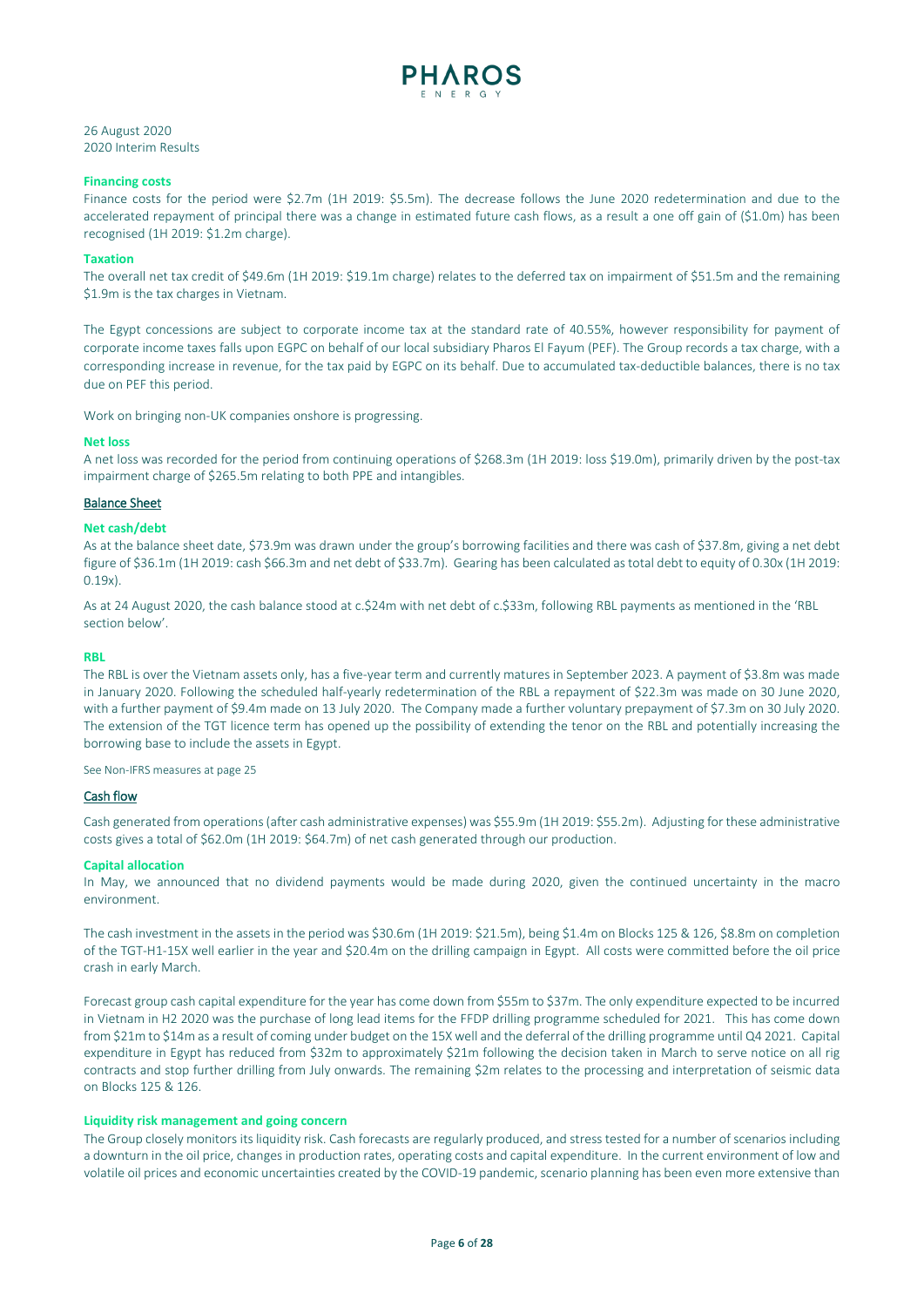

is usual. Accordingly, stress tests have been run for oil prices down to \$30/bbl in Q4 2020, rising by \$5/bbl in each quarter of 2021, and for production levels concurrently reduced by 10% have been run. As at 30 June 2020, the Group had \$37.8m of free cash and the forecasts show that the Group will have sufficient financial headroom for the period of 12 months from the date of approval of these half year results. The Directors therefore have a reasonable expectation that the Company has adequate resources to continue in operational existence for the foreseeable future. Thus, they continue to adopt the going concern basis of accounting in preparing these half year results.

#### **Post balance sheet events**

There have been no events since 30 June 2020 that have resulted in a material impact on the half-year results.

Following the scheduled half-yearly redetermination of our RBL an amortisation payment of \$22.3m was paid on 30 June 2020, with a further amortisation payment of \$9.4m made on 13 July 2020. We made a further voluntary payment of \$7.3m on 30 July 2020.

#### Jann Brown

#### Managing Director and Chief Financial Officer

# Review of Operations

#### **Egypt**

# El Fayum Production

Production for the first half of 2020 from the El Fayum Concession averaged 5,979 bopd. This is in line with the Egypt 2020 production guidance given on 12 May, which remains unchanged at 5,000-6,000 bopd.

#### El Fayum Development and Operations

At the beginning of 2020, pre COVID-19 and the oil price shock, three drilling rigs and three workover rigs were operating through Q1 2020. Seven wells (five producers and two injectors) were drilled in 2020 through to April in the Greater Silah fields and the N.E Tersa satellite field. The combination of production and injection wells allowed the water flood programme, which is the critical element for secondary recovery within the overall field development, to be gradually extended across the fields. The increased field activities resulted in an increased level of production, peaking at 7,009 bopd on 23 April 2020.

The 30-60 day notice period of rig contracts has provided flexibility and allowed the company to react to the drop in oil price and the effect of COVID-19. As announced in our full year results the discretionary drilling programme in Egypt was scaled back to preserve capital under the uncertain macro-economic environment. Notice was given to terminate the three drilling rigs and one of the workover rigs. The contract of a second workover rig expired at the end of March. Production operations in the field have been centred on well intervention and water-flood enhancement, utilising the remaining active workover rig. The field requires drilling activity to maintain the production levels achieved in H1 and has been in natural decline pending reactivation of the drilling programme. The timing of this programme depends on access to the capital required.

Work to update the subsurface static and dynamic models to incorporate the results of the 2019 and 2020 drilling campaigns continues. This work will allow further optimisation of the water-flood pattern and facilitate optimised reservoir management through better well spacing when drilling recommences, which will further improve sweep efficiency and well deliverability and lead to an increased recovery.

Reprocessing of the 3D seismic data across El Fayum started in August, to improve resolution for future in-fill wells, and to optimise the location of new wells in the waterflood areas.

EGPC has granted a six month extension of an exploration commitment well on the Tersa Development lease which now must be drilled before May 2021.

#### El Fayum Exploration

The proposed new 3D seismic acquisition in the northern area under-explored parts of El Fayum has been given a force majeure status until military approval and clearance of unexploded ordinance is granted.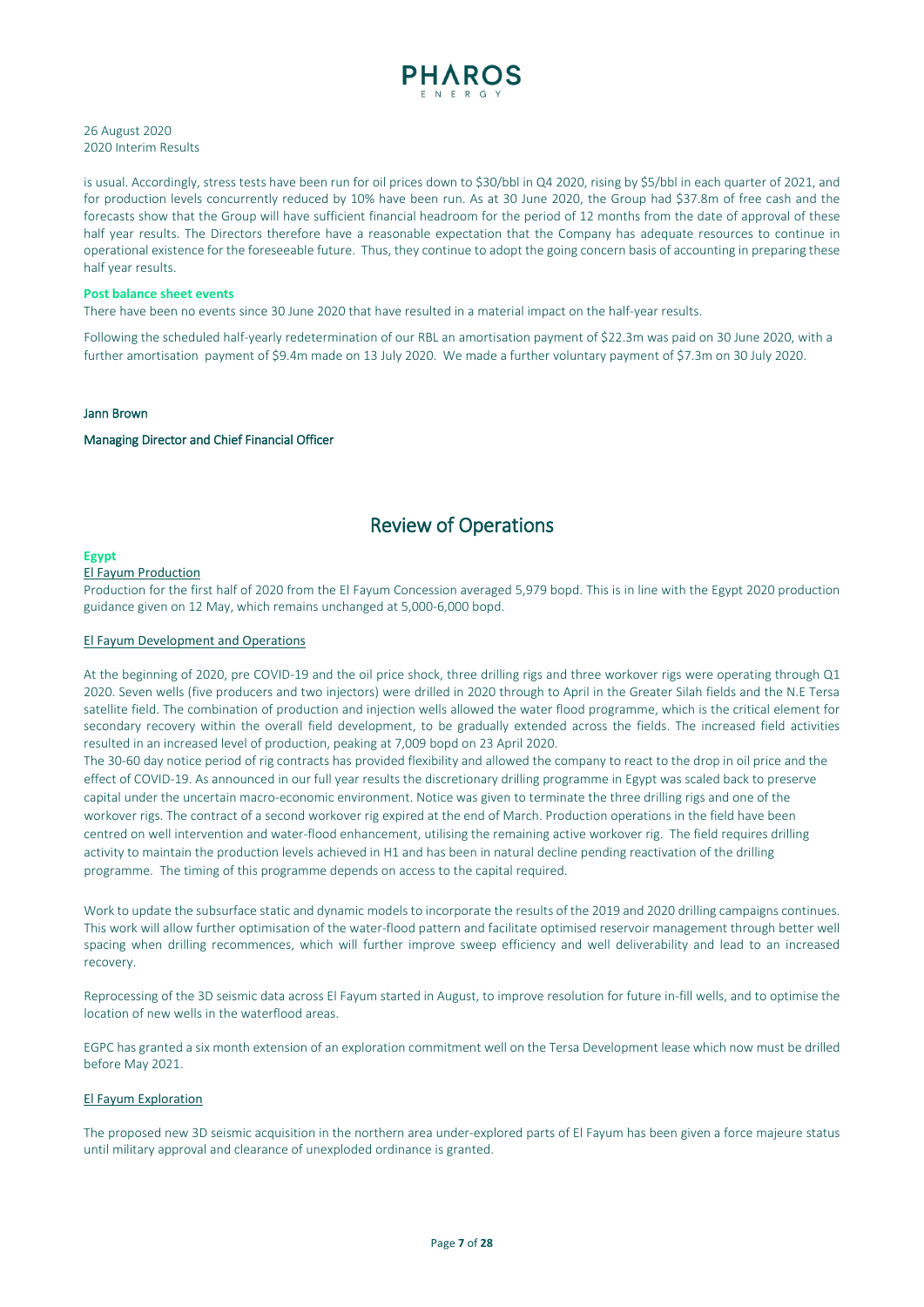

Operational focus is exclusively on developing the discovered resources in the producing fields, meaning that all exploration activity has been deferred and delayed. The current Exploration Period in the El Fayum Concession Agreement however expires 15 November 2020. The Company retains the option to apply for a contractual extension of the exploration acreage (out with the northern area held under force majeure) to enable it to be held for a further three year period.

#### North Beni Suef (NBS)

Interpretation of the large pre-existing 3D seismic survey on the NBS concession is currently in progress. Continuing work during 2020 will focus on technical and investigative work on wells previously drilled on the concession.

Exploration drilling activity is currently on hold while we focus on development, production and cash flow.

#### Egypt operational focus for remainder of 2020

- 2020 Production guidance of 5,000-6,000 bopd unchanged
- Continue with workover programme and waterflood deployment
- Assess the results of recent waterflood pilot projects in Greater Silah area
- Continuation of work on the subsurface dynamic and static models to improve future well drilling campaigns and future waterflood implementation
- Existing 3D seismic on the El Fayum concession is being re-processed
- 3D seismic on the North Beni Suef Concession is being interpreted

# **Vietnam**

#### Vietnam Production

Production for the first half of 2020 from the TGT and CNV Fields net to the Group's working interest averaged 6,114 boepd (1H 2019: 7,279 boepd). This is in line with the Vietnam 2020 production guidance given on 12 May 2020, which remains unchanged at 5,500- 6,500 boepd.

TGT 1H 2020 production averaged 14,878 boepd gross and 4,431 boepd net to Pharos (1H 2019: 17,847 boepd gross and 5,382 boepd net) CNV 1H 2020 production averaged 6,731 boepd gross and 1,683 boepd net to Pharos (1H 2019: 6,793 boepd gross and 1,699 boepd net).

# Vietnam Development and Operations.

### Block 9-2 – CNV Field

No drilling activities are planned on CNV for 2020. Operations on CNV will involve routine well maintenance to two CNV wells in Q4 2020.

#### Block 16-1 – TGT Field

Operations on TGT have been focussed on a well intervention programme to manage production improvements proactively. We have seen some incremental production improvement from TGT wells in Q3 from well intervention work consisting of deepening gas lift valves, additional perforations and high water cut zone shut offs.

The TGT-15X well is producing from the both the upper and deep section at low rates, the well has stabilised. No further drilling activity is planned on TGT for the remainder of 2020 and the drilling programme for 2021 is delayed to start in Q4 2021. As announced in our Trading and Operations update on 9 July 2020 there was a 7% technical reserves downward adjustment in addition to the impact of the oil price forecast decrease.

#### TGT FPSO Compressors and Tie-In Agreement (TIA)

The upgrade work to the Gas Turbine compressors for the Leased FPSO was completed in April 2020 ahead of schedule and within budget. The upgraded compressors are operating at a higher discharge pressure and there is production improvement from being able to inject gas deeper into the wells.

Negotiations on the TIA between the HLJOC and the current counterparty, Thang Long Joint Operating Company (TLJOC) continue.

#### Vietnam License extensions

As previously announced on 4 August 2020 the TGT field licence extension for two years, wasformally granted by the Ministry of Industry and Trade in Vietnam. The licence now runs to 7 December 2026, as the first stage of the full five-year licence extension, and the Company remains confident in securing a licence extension of a further three years to December 2029, which will be pursued in due course in accordance with the licence terms.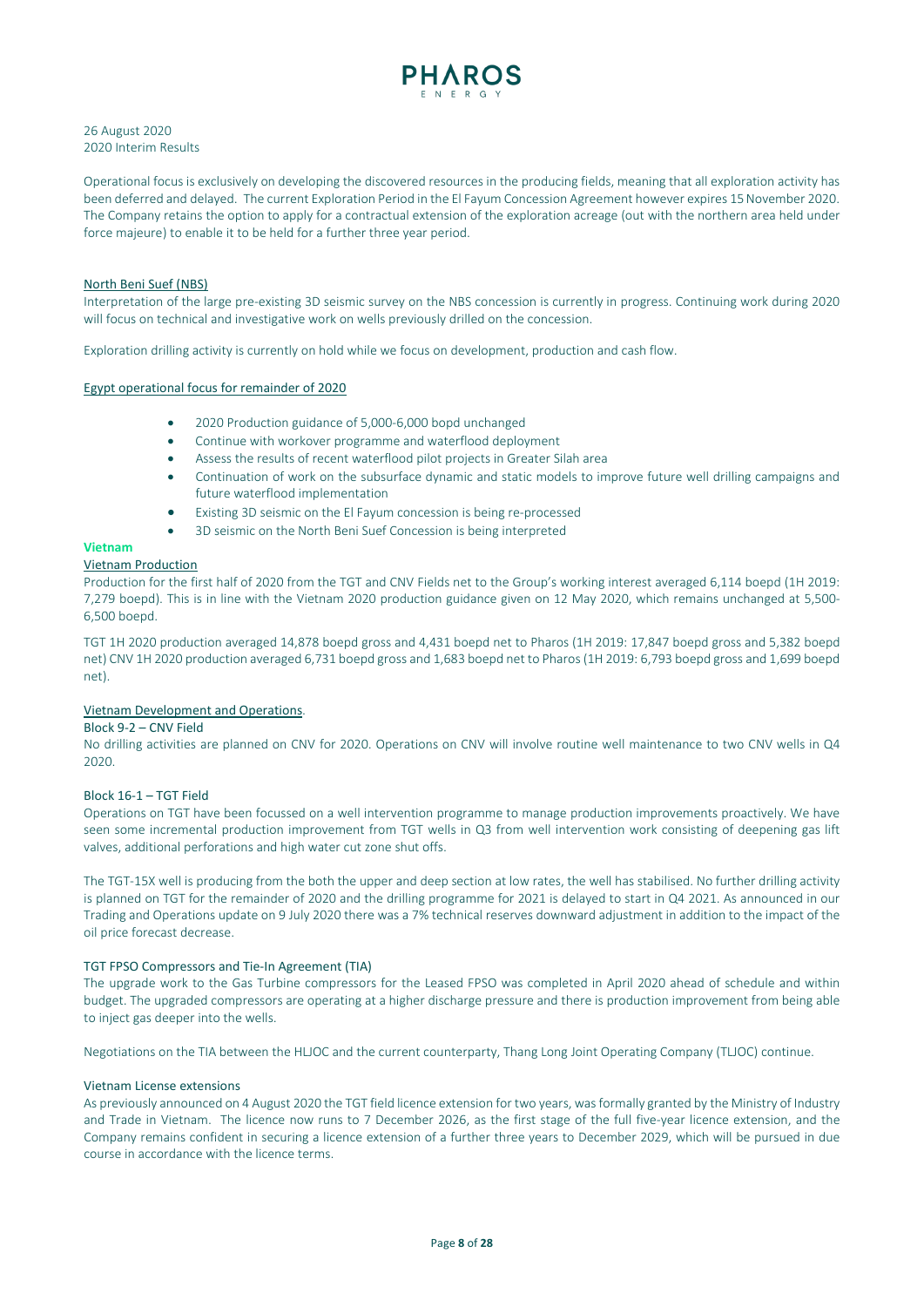

This accelerated two-year extension enables the JOC to make investments under the proposed TGT Full Field Development Plan (FFDP), with drilling due to commence in Q4 2021. The FFDP which includes drilling six new producer wells, has been approved by all Partners and is awaiting final approval from the Ministry of Industry and Trade. The extension has no impact on the TGT reserves, as these continue to be reported in accordance with the full term of the licence including the full five-year extension to December 2029.

In addition, the JOCs request for an extension for the CNV field licence of two years, has also been formally granted by the Ministry of Industry and Trade in Vietnam. The licence now runs to 15 December 2027.

#### Blocks 125 & 126

On Blocks 125 & 126, technical work continues on the acquired 2D seismic, gravity and magnetic data to high-grade prospective areas on which to target future 3D seismic survey(s), when capital is available to allocate.

#### Vietnam operational focus for remainder of 2020

- 2020 production guidance 5,500 6,500 boepd net remains unchanged
- Operations are focussed on optimising production from the existing wells, principally through gas lift optimisation
- Proactively manage the existing producing reservoirs
- Approval of the TGT FFDP by the Ministry of Industry and Trade expected in Q4 2020

### **Israel**

The commitment work programme is to reprocess all of the existing 3D seismic vintages previously acquired across the eight licences by various contractors, in order to provide a uniform data set. The operator has started preparation for this work.

#### **HSES**

# Health and Safety

Safety is the highest priority in our business, and we are committed to operating safely and responsibly at all times and to providing a safe and healthy working environment for staff and contractors. We are pleased to report that in Egypt and Vietnam we have worked with our partners to maintain our record of zero Lost Time Injury (LTI) frequency rate through the first half of 2020.

Pharos continues to manage its operations carefully and the Group is adhering to the procedures and restrictions put in place by its host countries as a result of the global COVID-19 pandemic. As the pandemic took hold, we took swift and robust action to help our employees, contractors and other stakeholders to stay safe and well. Our production operations in Egypt and Vietnam have not been disrupted by COVID-19 and, in line with the government directives in Egypt, Vietnam and the UK, measures are in place to minimise the risk of any outbreak occurring.

In Vietnam, in addition to following government guidelines, the HLHVJOC have implemented a policy of testing all staff for COVID-19 before transfer to offshore operations. In the event that a case of COVID-19 is identified offshore, personnel evacuation plans, and other mitigation measures are in place to ensure that the impact of any outbreak is quickly contained, and operations are maintained. In Vietnam, office staff have returned to work in the office following government guidelines and easing of lockdown restrictions.

In Egypt, at the El Fayum base camp, Petrosilah has implemented robust health and safety and social distancing measures to mitigate the risk of any cases of COVID- 19 arising. In the Cairo office, in line with Egyptian government guidelines, social distancing measures are in place; half the staff work from home and half in the office on a two-week rotation with negligible disruption to the business.

In the UK office, staff have been working from home since March in line with UK governmental guidelines with negligible disruption to the business.

#### Social Engagement

Petrosilah has been engaging with the local communities during the pandemic to offer support. Field staff continue dialogue and social engagement with the villages adjacent to the El Fayum fields through the continued sterilisation of community areas. In addition, Petrosilah has donated face masks, face shields, and protection suits to the El Fayum General Hospital. Our social investment in Vietnam through the HLHVJOC Charitable Donation programme continues. In the first half of 2020 six projects have been approved and include supporting local communities, and financial support to renovate four buildings built before the year 2000, with 10 classrooms that had serious degradation, and for the construction of new secondary school classrooms to Tho Hai Commune's People Committee, Thanh Hoa Province. The Group continues to provide annual support to Ha Noi Private School for the Hearing Impaired. Currently, the school is offering education to 100 students of autism and the hearing-impaired. The most recent assistance provided by the Group was financial support, to buy medical equipment required at Tran Hung Dao Commune's Medical Clinic, Ly Nhan District, Ha Nam Province.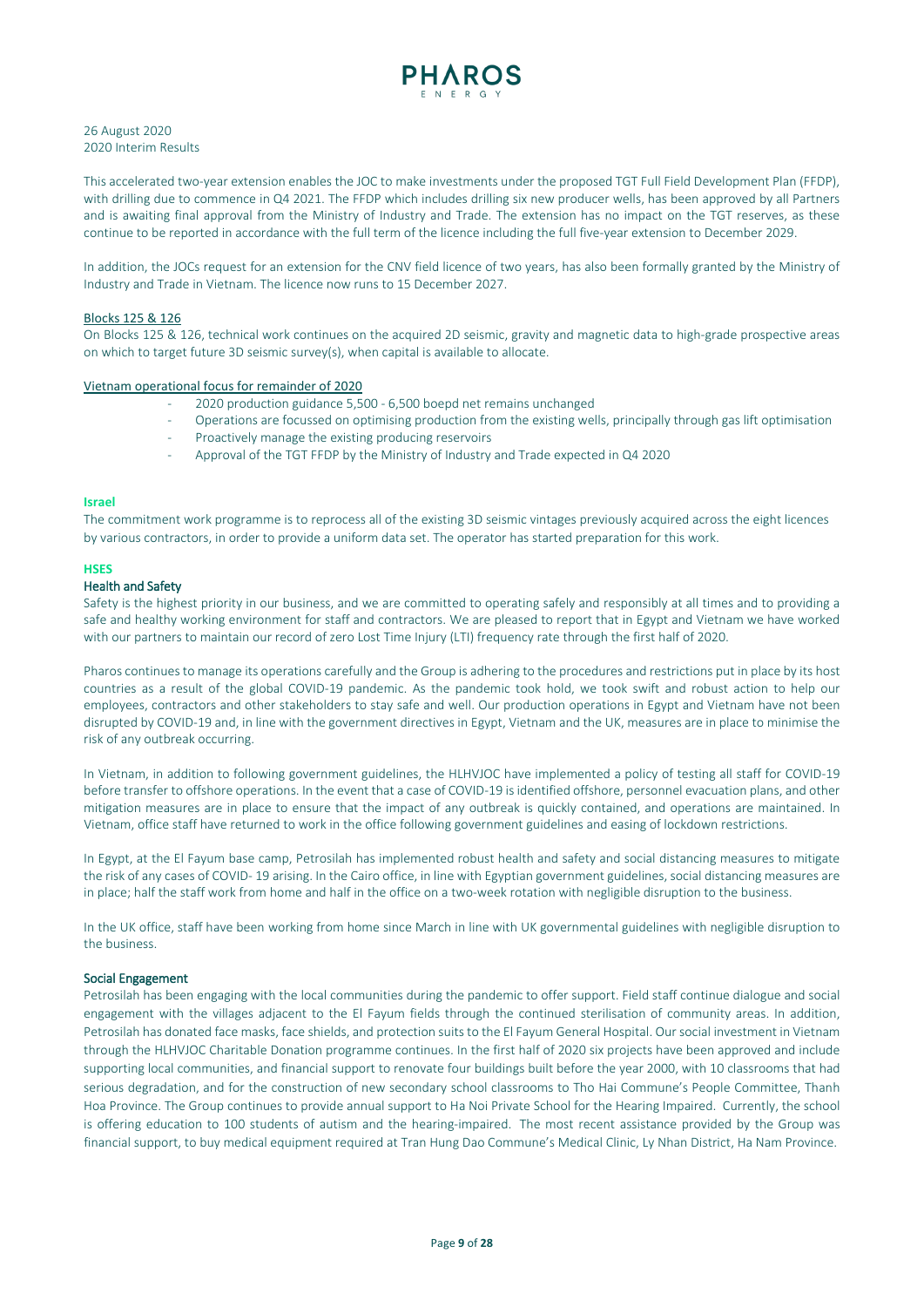

#### GHG emissions

Further reductions in GHG emissions are anticipated through the implementation of a second phase of associated gas generators, in Egypt, at the appropriate time. We have also set up an additional internal initiative with senior management and asset managers to identify key areas for potential GHG reductions. Work to ensure we are prepared to report in line with the TCFD recommendations is progressing well.

### Principal risks and uncertainties for the second half of 2020

The Board is responsible for determining the nature and extent of the principal risks it is willing to take in achieving its strategic objectives. The principal risks and uncertainties facing Pharos and the Group for the remaining six months of the financial year include those identified in the 2019 Annual Report, at pages 49 to 53.

The current low oil price environment has increased the uncertainty and made the risk landscape more volatile and unpredictable. In addition, the COVID-19 global pandemic has created a very fragile world economy with massive negative impacts throughout the supply chains of many sectors, including oil & gas.

Pharos continues to focus on two challenges:

- ensuring its workforce can work safely either remotely or on sites (both onshore and offshore) to keep operations running, and minimise disruptions
- ensuring the Group has the financial resilience to survive

The spread of the COVID-19 virus is a risk impacting on energy demand and hence oil prices, and is specifically reflected in the principal risks; Health, Safety, Environmental and Social risk and Commodity Price risk.

#### Strategic:

|               | Lack of growth due to insufficient fund to meet work programmes<br>$\bullet$<br>Volatility in production levels<br>$\bullet$<br>Health, Safety, Environmental and Social risk<br>$\bullet$ |
|---------------|--------------------------------------------------------------------------------------------------------------------------------------------------------------------------------------------|
|               | Climate change risk<br>$\bullet$                                                                                                                                                           |
| Financial:    |                                                                                                                                                                                            |
|               | Commodity price risk<br>$\bullet$                                                                                                                                                          |
|               | Financial discipline and governance risk<br>$\bullet$                                                                                                                                      |
| Operational:  |                                                                                                                                                                                            |
|               | Reserves risk<br>$\bullet$                                                                                                                                                                 |
|               | Partner alignment risk<br>$\bullet$                                                                                                                                                        |
|               | Cyber risk<br>$\bullet$                                                                                                                                                                    |
|               | Human resources risk<br>$\bullet$                                                                                                                                                          |
| Reputational: |                                                                                                                                                                                            |
|               | The sub-optimal capital allocation<br>$\bullet$                                                                                                                                            |
|               | Political and regional risk<br>$\bullet$                                                                                                                                                   |
|               | Business conduct and bribery<br>$\bullet$                                                                                                                                                  |
|               | The risk mitigation activities identified for each of those risks in the 2019 Annual Report remain valid and in place.                                                                     |

#### Responsibility Statement

The Directors confirm that to the best of their knowledge:

- 1. The interim condensed consolidated set of financial statements immediately following this report has been prepared in accordance with IAS 34 'Interim Financial Reporting' as issued by the IASB and adopted by the EU; and
- 2. The interim report includes a fair review of the information required by: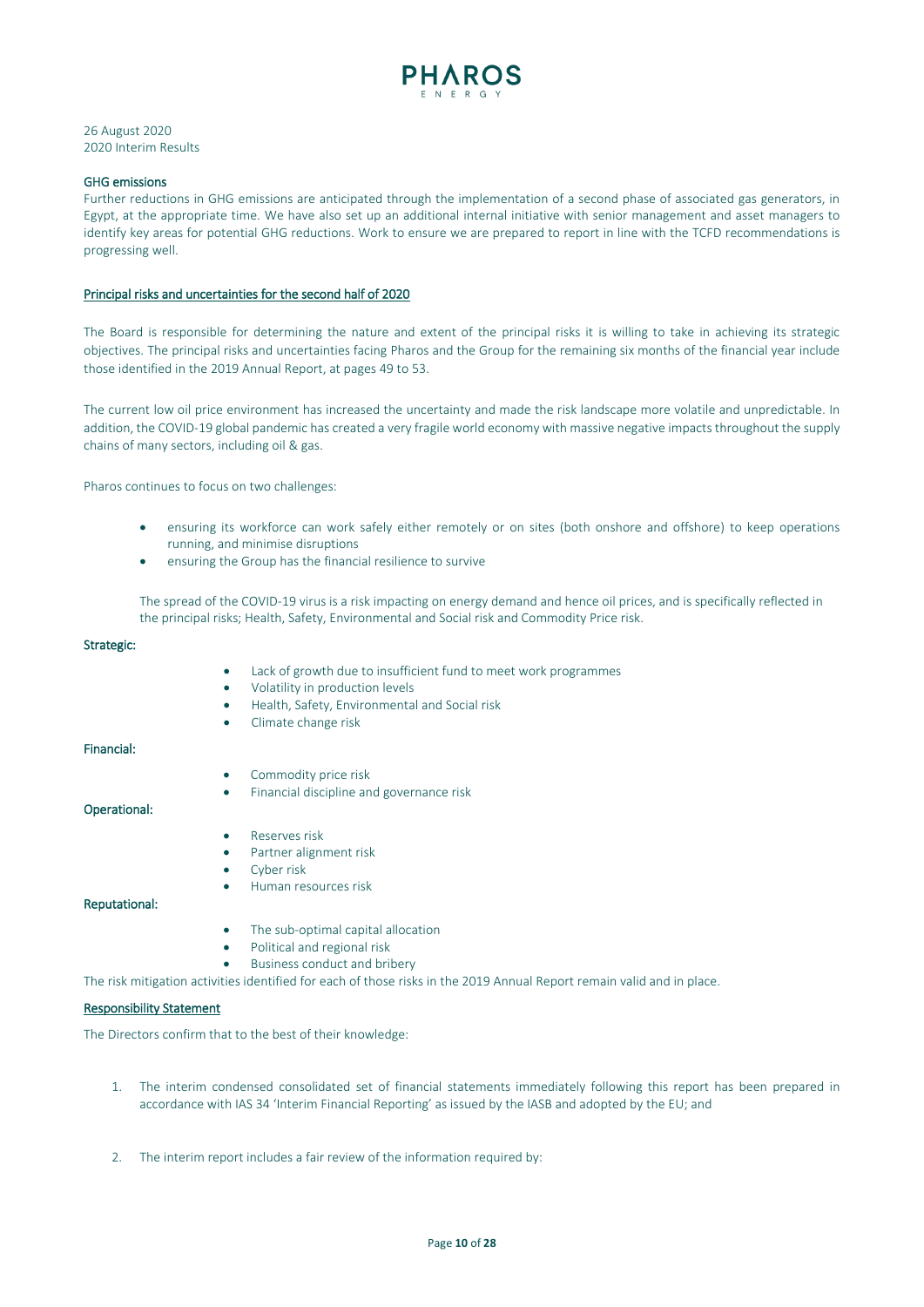

- DTR 4.2.7R of the Disclosure Guidance and Transparency Rules, being an indication of important events that have occurred during the first six months of the financial year and their impact on the condensed consolidated set of financial statements; and a description of the principal risks and uncertainties for the remaining six months of the year; and
- DTR 4.2.8R of the Disclosure Guidance and Transparency Rules, being related party transactions that have taken place in the first six months of the current financial year and that have materially affected the financial position or performance of the entity during that period; and any changes in the related party transactions described in the last annual report that could do so.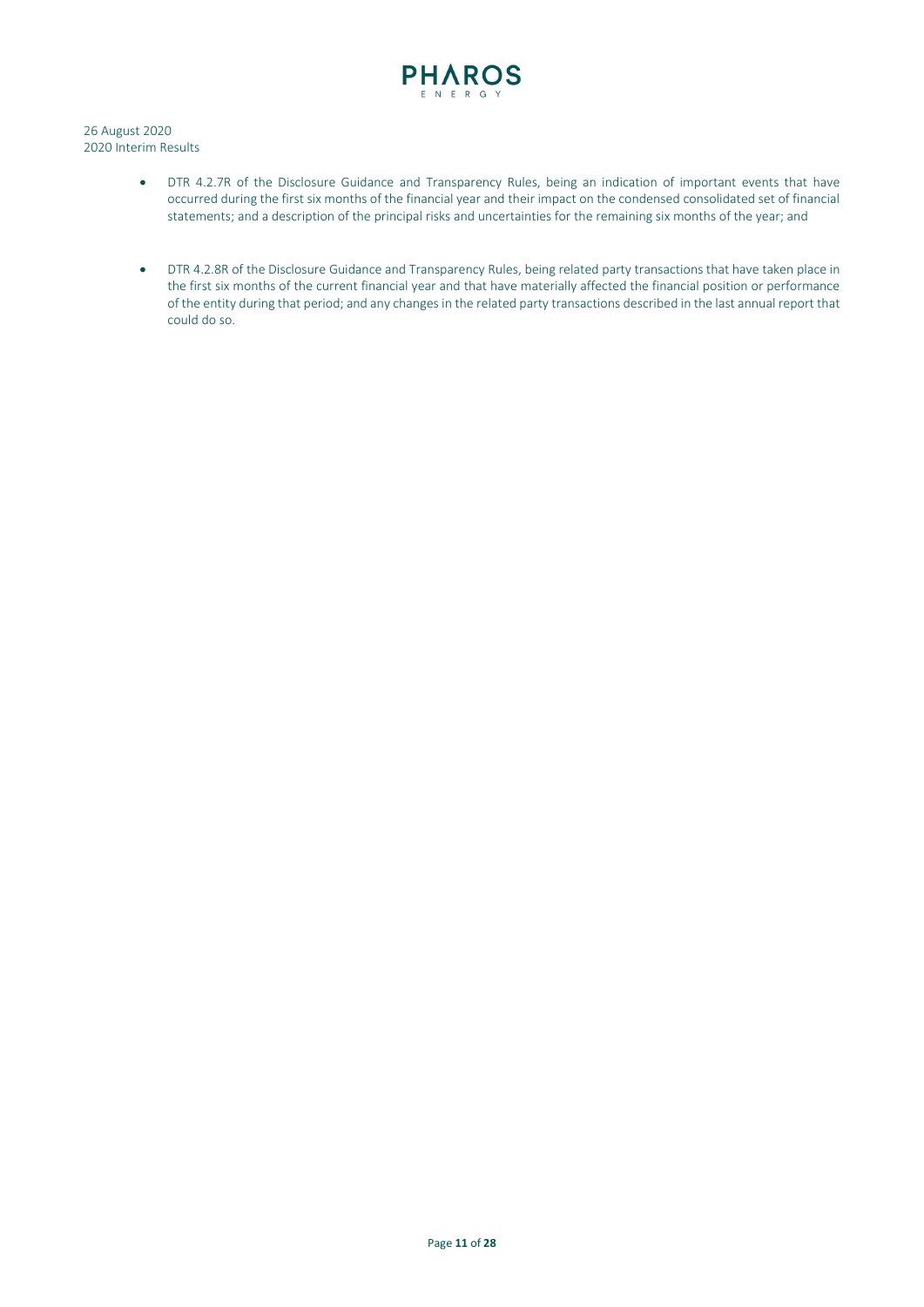

# INDEPENDENT REVIEW REPORT TO PHAROS ENERGY PLC

We have been engaged by the company to review the condensed consolidated set of financial statements in the half-yearly financial report for the six months ended 30 June 2020 which comprises the condensed consolidated income statement, the condensed consolidated statement of comprehensive income, the condensed consolidated balance sheet, the condensed consolidated statement of changes in equity, the condensed consolidated cash flow statement and related notes 1 to 14. We have read the other information contained in the half-yearly financial report and considered whether it contains any apparent misstatements or material inconsistencies with the information in the condensed set of financial statements.

# Directors' responsibilities

The half-yearly financial report is the responsibility of, and has been approved by, the directors. The directors are responsible for preparing the half-yearly financial report in accordance with the Disclosure Guidance and Transparency Rules of the United Kingdom's Financial Conduct Authority

As disclosed in note 2, the annual financial statements of the group are prepared in accordance with IFRSs as adopted by the European Union. The condensed consolidated set of financial statements included in this half-yearly financial report has been prepared in accordance with International Accounting Standard 34 "Interim Financial Reporting" as adopted by the European Union.

# Our responsibility

Our responsibility is to express to the Company a conclusion on the condensed consolidated set of financial statements in the half-yearly financial report based on our review.

# Scope of review

We conducted our review in accordance with International Standard on Review Engagements (UK and Ireland) 2410 "Review of Interim Financial Information Performed by the Independent Auditor of the Entity" issued by the Financial Reporting Council for use in the United Kingdom. A review of interim financial information consists of making inquiries, primarily of persons responsible for financial and accounting matters, and applying analytical and other review procedures. A review is substantially less in scope than an audit conducted in accordance with International Standards on Auditing (UK) and consequently does not enable us to obtain assurance that we would become aware of all significant matters that might be identified in an audit. Accordingly, we do not express an audit opinion.

# Conclusion

Based on our review, nothing has come to our attention that causes us to believe that the condensed consolidated set of financial statements in the half-yearly financial report for the six months ended 30 June 2020 is not prepared, in all material respects, in accordance with International Accounting Standard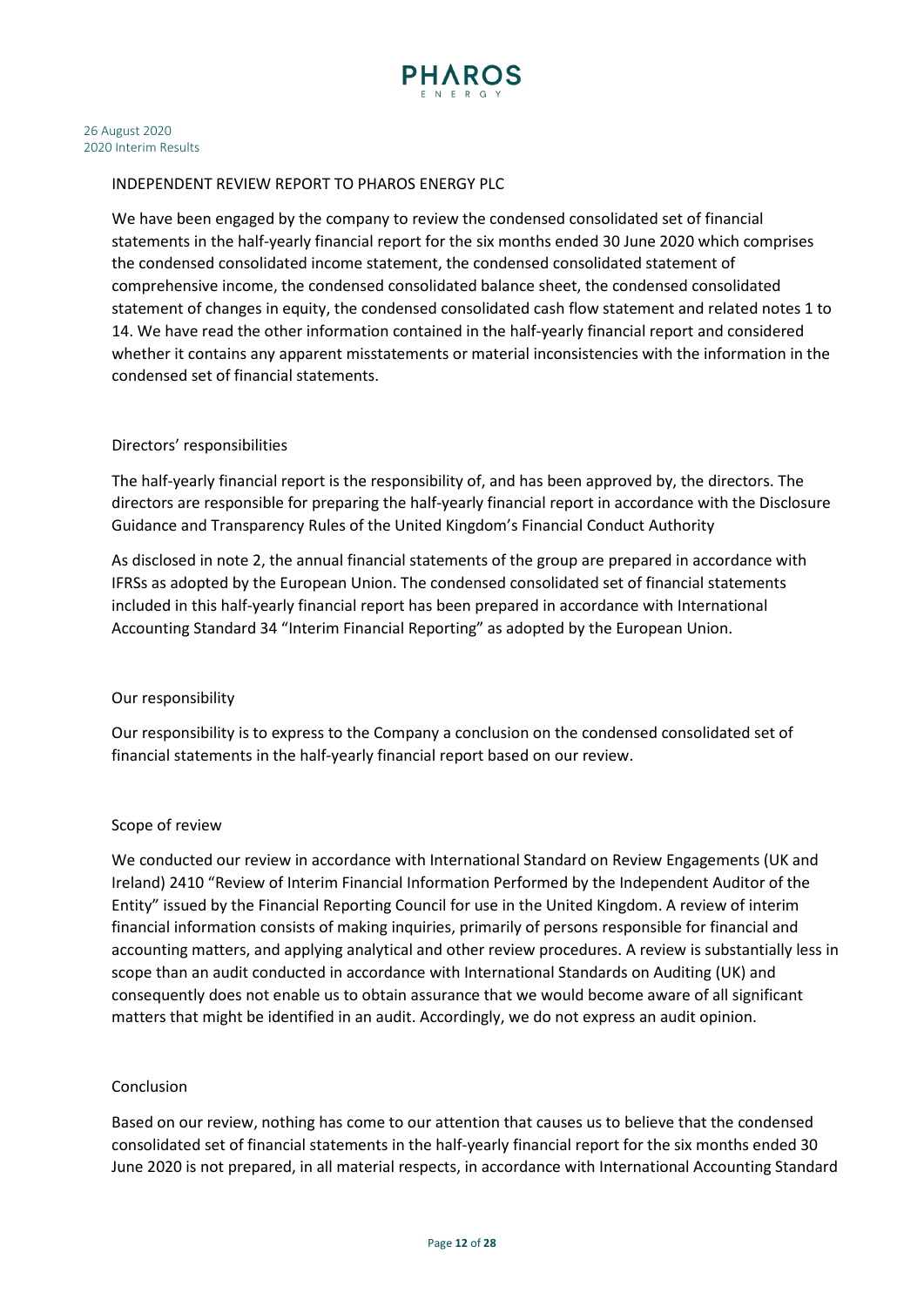

34 as adopted by the European Union and the Disclosure Guidance and Transparency Rules of the United Kingdom's Financial Conduct Authority.

# Use of our report

This report is made solely to the company in accordance with International Standard on Review Engagements (UK and Ireland) 2410 "Review of Interim Financial Information Performed by the Independent Auditor of the Entity" issued by the Financial Reporting Council. Our work has been undertaken so that we might state to the company those matters we are required to state to it in an independent review report and for no other purpose. To the fullest extent permitted by law, we do not accept or assume responsibility to anyone other than the company, for our review work, for this report, or for the conclusions we have formed.

Deloitte LLP Statutory Auditor London, United Kingdom 25 August 2020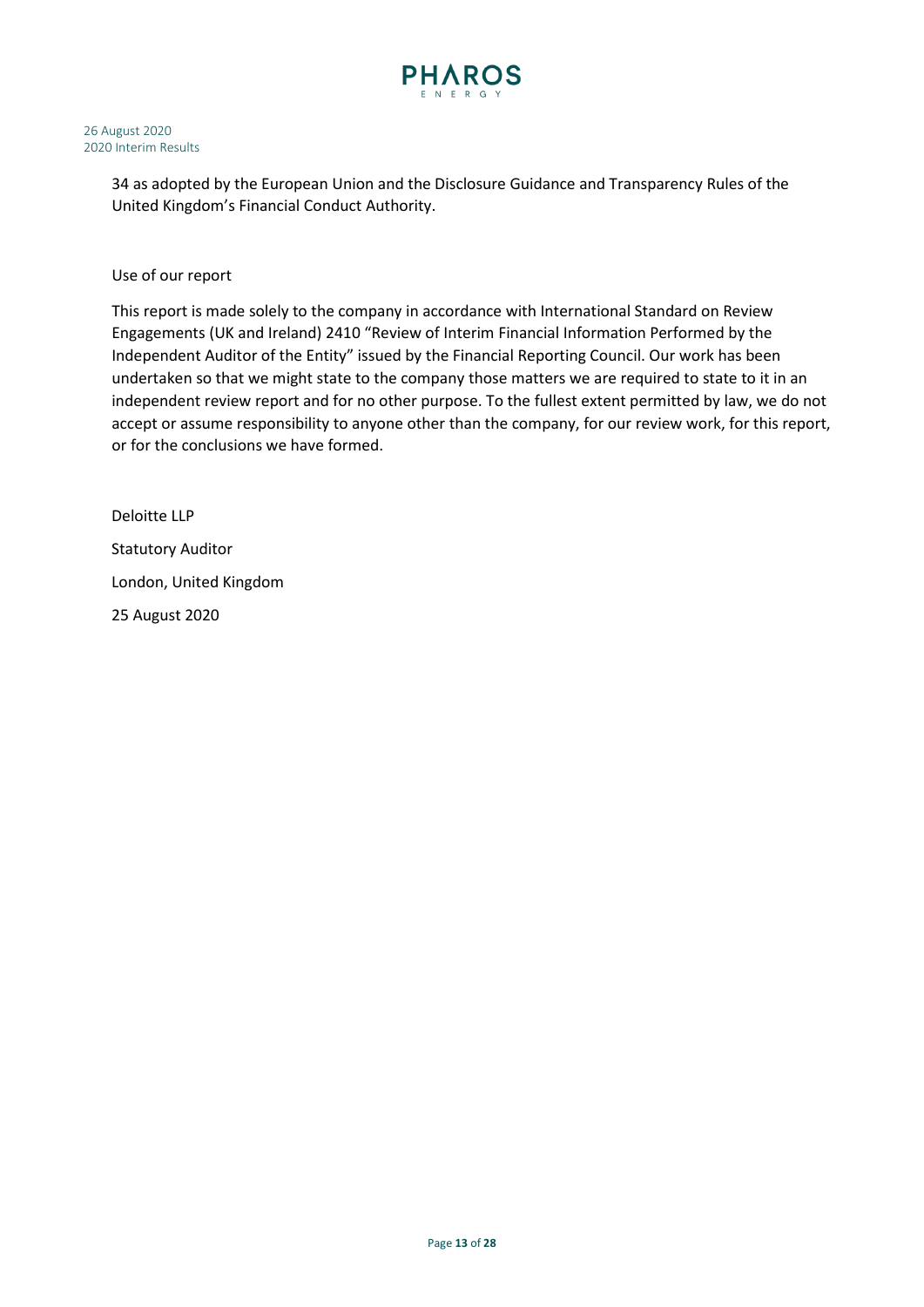

# CONDENSED CONSOLIDATED INCOME STATEMENT

|                                                                                  |                | (unaudited)<br>Six months<br>ended | (unaudited)<br>Six months<br>ended | Year ended  |
|----------------------------------------------------------------------------------|----------------|------------------------------------|------------------------------------|-------------|
|                                                                                  |                | 30 Jun 2020                        | 30 Jun 2019                        | 31 Dec 2019 |
|                                                                                  | <b>Notes</b>   | \$ million                         | \$ million                         | \$ million  |
| Continuing operations                                                            |                |                                    |                                    |             |
| Revenue                                                                          | 3, 13          | 80.1                               | 91.8                               | 189.7       |
| Cost of sales                                                                    | 4              | (71.0)                             | (59.4)                             | (128.6)     |
| Gross profit                                                                     |                | 9.1                                | 32.4                               | 61.1        |
| Administrative expenses                                                          |                | (7.5)                              | (11.7)                             | (23.1)      |
| Impairment charge - Intangibles                                                  | 3, 9           | (22.9)                             |                                    |             |
| Impairment charge - PP&E                                                         | 3, 10          | (294.1)                            |                                    |             |
| <b>Operating (loss)/profit</b>                                                   |                | (315.4)                            | 20.7                               | 38.0        |
| Other/exceptional gain/(expense)                                                 | 5              | 0.1                                | (16.6)                             | (16.7)      |
| Investment revenue                                                               |                | 0.1                                | 1.5                                | 1.9         |
| Finance costs                                                                    | 6              | (2.7)                              | (5.5)                              | (11.5)      |
| (Loss)/Profit for the period before tax                                          | 3              | (317.9)                            | 0.1                                | 11.7        |
| Tax                                                                              | $\overline{7}$ | 49.6                               | (19.1)                             | (38.2)      |
| Loss for the period from continuing operations                                   |                | (268.3)                            | (19.0)                             | (26.5)      |
| <b>Discontinued operations</b>                                                   |                |                                    |                                    |             |
| Operating profit from discontinued operations                                    |                |                                    |                                    | 2.0         |
| Gain on disposal from discontinued operations                                    |                |                                    | 0.3                                |             |
| Profit post-tax for the period from discontinued operations                      |                |                                    | 0.3                                | 2.0         |
| Loss for the period                                                              |                | (268.3)                            | (18.7)                             | (24.5)      |
|                                                                                  |                |                                    |                                    |             |
| (Loss)/earnings per share from continuing operations (cents)                     | 8              |                                    |                                    |             |
| <b>Basic</b>                                                                     |                | (70.9)                             | (5.3)                              | (7.0)       |
| <b>Diluted</b>                                                                   |                | (70.9)                             | (5.3)                              | (7.0)       |
| (Loss)/earnings per share from continuing and discontinued operations<br>(cents) |                |                                    |                                    |             |
| <b>Basic</b>                                                                     |                | (70.9)                             | (5.2)                              | (6.5)       |
| <b>Diluted</b>                                                                   |                | (70.9)                             | (5.2)                              | (6.5)       |

# CONDENSED CONSOLIDATED STATEMENTS OF COMPREHENSIVE INCOME

|                                                                                                                                                                                              |              | (unaudited)<br>Six months<br>ended | (unaudited)<br>Six months<br>ended | Year ended  |
|----------------------------------------------------------------------------------------------------------------------------------------------------------------------------------------------|--------------|------------------------------------|------------------------------------|-------------|
|                                                                                                                                                                                              |              | 30 Jun 2020                        | 30 Jun 2019                        | 31 Dec 2019 |
|                                                                                                                                                                                              | <b>Notes</b> | \$ million                         | \$ million                         | \$ million  |
| Loss for the period                                                                                                                                                                          |              | (268.3)                            | (18.7)                             | (24.5)      |
| Items that may be subsequently reclassified to profit or loss:<br>Fair value gain/(loss) arising on hedging instruments during the period<br>Less: Cumulative (gain)/loss arising on hedging |              | 26.7                               | (0.3)                              | (2.8)       |
| instruments reclassified to profit or loss<br>Unrealised currency translation differences                                                                                                    | 13           | (21.1)<br>0.3                      | 0.9<br>(0.2)                       | 0.2         |
| Total comprehensive loss for the period                                                                                                                                                      |              | (262.4)                            | (18.3)                             | (27.1)      |

The above condensed consolidated income statement and condensed consolidated statement of comprehensive income should be read in conjunction with the accompanying notes.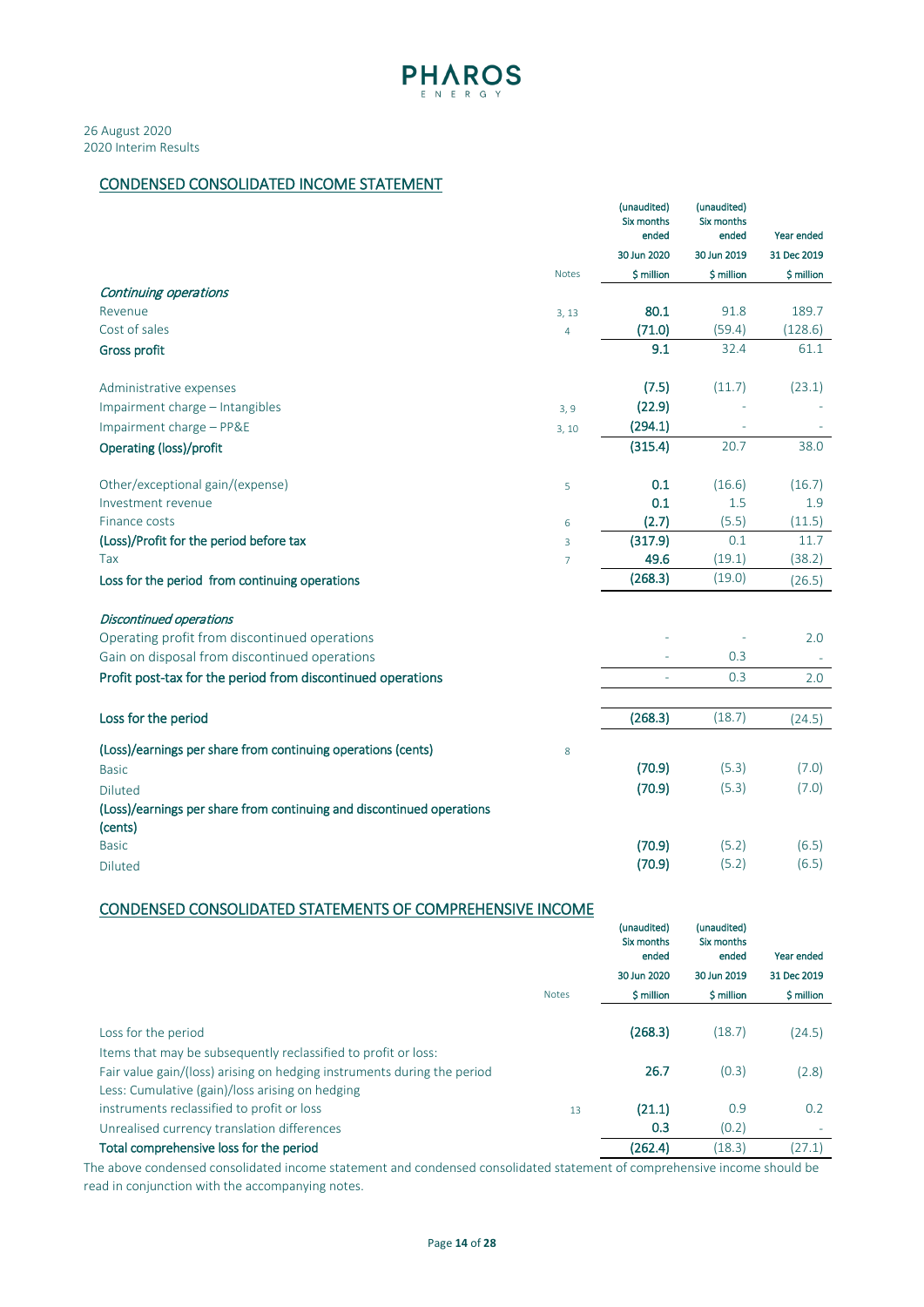

# CONDENSED CONSOLIDATED BALANCE SHEETS

|                                        |       | (unaudited) | (unaudited)         |            |
|----------------------------------------|-------|-------------|---------------------|------------|
|                                        |       | 30 Jun 20   | 30 Jun 19           | 31 Dec 19  |
|                                        | Notes | \$ million  | \$ million          | \$ million |
| Non-current assets                     |       |             |                     |            |
| Intangible assets                      | 9     | 0.3         | 14.9                | 20.4       |
| Property, plant and equipment          | 10    | 372.3       | 669.8               | 669.6      |
| Right-of-use assets                    |       | 6.7         | 8.2                 | 7.3        |
| Other assets                           |       | 44.9        |                     |            |
|                                        |       |             | 42.1                | 43.6       |
|                                        |       | 424.2       | 735.0               | 740.9      |
|                                        |       |             |                     |            |
| <b>Current assets</b>                  |       |             |                     |            |
| Inventories                            |       | 16.2        | 16.6                | 16.2       |
| Trade and other receivables            |       | 20.0        | 39.5                | 41.2       |
| Derivative financial instruments       | 13    | 6.7         | 0.8                 |            |
| Tax receivables                        |       | 0.5         | 0.7                 | 1.2        |
| Cash and cash equivalents              |       | 37.8        | 66.3                | 58.5       |
|                                        |       |             |                     |            |
|                                        |       | 81.2        | 123.9               | 117.1      |
|                                        |       |             |                     |            |
| <b>Total assets</b>                    |       | 505.4       | 858.9               | 858.0      |
| <b>Current liabilities</b>             |       |             |                     |            |
| Trade and other payables               |       | (29.7)      | (39.2)              | (32.5)     |
| Derivative financial instruments       | 13    |             | $\bar{\phantom{a}}$ | (3.0)      |
| <b>Borrowings</b>                      |       | (15.0)      | (13.1)              | (26.4)     |
| Lease liabilities                      |       | (1.0)       | (1.0)               | (0.8)      |
| Tax payable                            |       | (3.0)       | (6.5)               | (8.8)      |
|                                        |       |             |                     |            |
|                                        |       | (48.7)      | (59.8)              | (71.5)     |
|                                        |       |             |                     |            |
| Net current assets                     |       | 32.5        | 64.1                | 45.6       |
|                                        |       |             |                     |            |
| Non-current liabilities                |       |             |                     |            |
| Deferred tax liabilities               |       | (76.1)      | (139.1)             | (137.8)    |
|                                        |       | (56.0)      | (83.5)              | (71.7)     |
| <b>Borrowings</b><br>Lease liabilities |       | (5.9)       | (7.2)               | (6.4)      |
|                                        |       |             |                     |            |
| Long term provisions                   |       | (69.7)      | (52.5)              | (60.5)     |
|                                        |       |             |                     |            |
|                                        |       | (207.7)     | (282.3)             | (276.4)    |
|                                        |       |             |                     |            |
| <b>Total liabilities</b>               |       | (256.4)     | (342.1)             | (347.9)    |
|                                        |       |             |                     |            |
| Net assets                             |       | 249.0       | 516.8               | 510.1      |
|                                        |       |             |                     |            |
| <b>Equity</b>                          |       |             |                     |            |
| Share capital                          |       | 31.9        | 31.9                | 31.9       |
| Share premium                          |       | 55.4        | 55.4                | 55.4       |
| Other reserves                         |       | 251.5       | 249.2               | 246.6      |
| Retained (deficit)/earnings            |       | (89.8)      | 180.3               | 176.2      |
|                                        |       |             |                     |            |
| <b>Total equity</b>                    |       | 249.0       | 516.8               | 510.1      |

The above condensed consolidated balance sheets should be read in conjunction with the accompanying notes.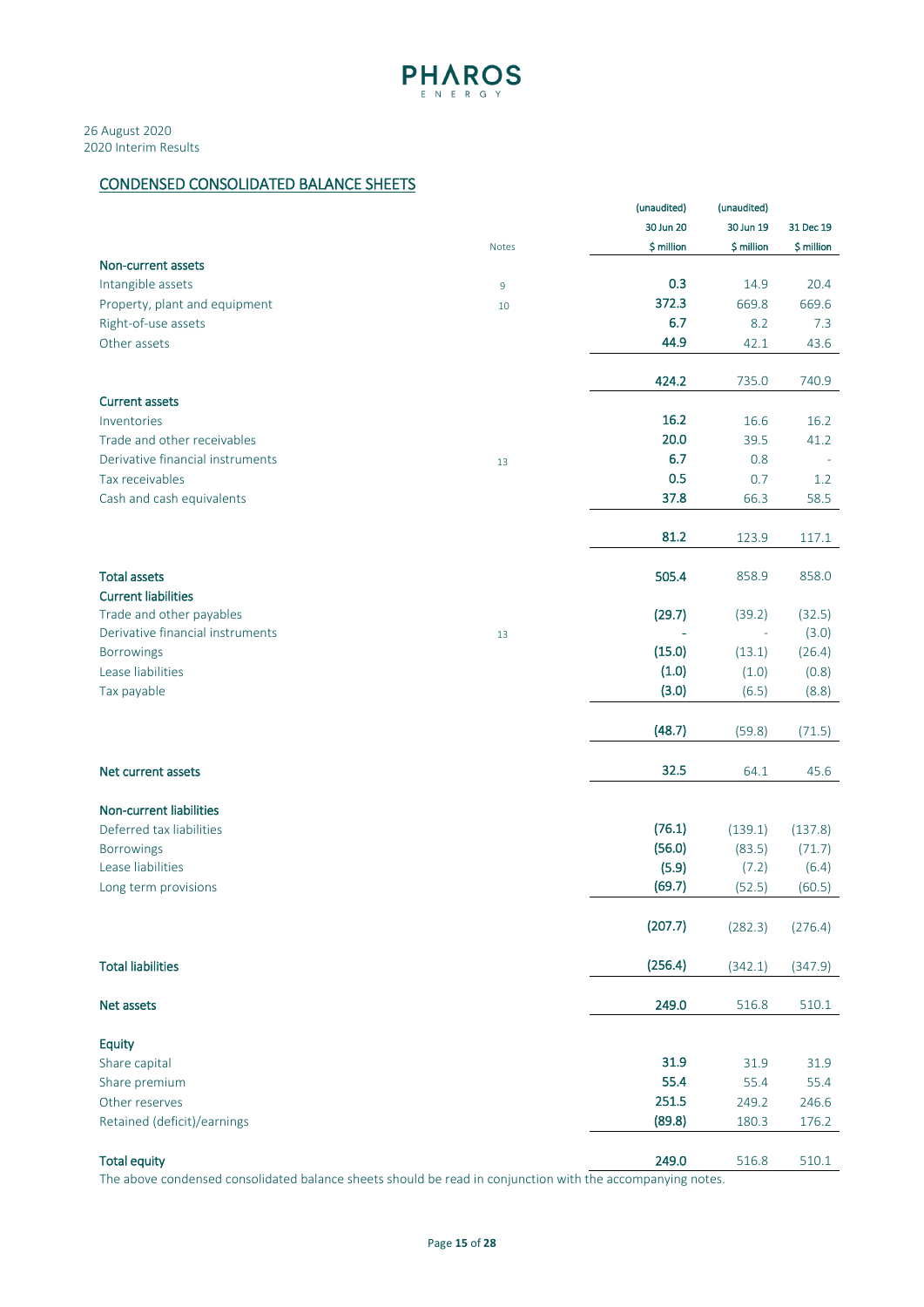

# CONDENSED CONSOLIDATED STATEMENTS OF CHANGES IN EQUITY

|                                             |    |                            |                  |                   |                                    | Group        |
|---------------------------------------------|----|----------------------------|------------------|-------------------|------------------------------------|--------------|
|                                             |    | Called up<br>share capital | Share<br>Premium | Other<br>reserves | Retained<br>(deficit)/<br>earnings | <b>Total</b> |
|                                             |    | \$ million                 | \$ million       | \$ million        | \$ million                         | \$ million   |
| As at 1 January 2019                        |    | 27.6                       |                  | 246.6             | 226.6                              | 500.8        |
| Loss for the period                         |    |                            |                  |                   | (18.7)                             | (18.7)       |
| Other comprehensive income                  |    |                            |                  | 0.8               |                                    | 0.8          |
| Unrealised currency translation differences |    |                            |                  |                   | (0.2)                              | (0.2)        |
| Shares issued                               |    | 4.3                        | 55.4             | ٠                 | $\overline{\phantom{a}}$           | 59.7         |
| <b>Distributions</b>                        |    | L,                         |                  |                   | (27.4)                             | (27.4)       |
| Share-based payments                        |    |                            |                  | 1.8               |                                    | 1.8          |
| As at 30 June 2019 (unaudited)              |    | 31.9                       | 55.4             | 249.2             | 180.3                              | 516.8        |
| Loss for the period                         |    |                            |                  |                   | (5.8)                              | (5.8)        |
| Other comprehensive (loss)/income           |    |                            |                  | (3.0)             |                                    | (3.0)        |
| Unrealised currency translation differences |    |                            |                  |                   | 0.2                                | 0.2          |
| Share-based payments                        |    |                            |                  | 1.9               |                                    | 1.9          |
| Transfer relating to share-based payments   |    |                            |                  | (1.5)             | 1.5                                |              |
| As at 1 January 2020                        |    | 31.9                       | 55.4             | 246.6             | 176.2                              | 510.1        |
| Loss for the period                         |    |                            |                  |                   | (268.3)                            | (268.3)      |
| Other Comprehensive income                  | 13 |                            | ÷.               | 5.9               |                                    | 5.9          |
| Share-based payments                        |    |                            |                  | 1.3               |                                    | 1.3          |
| Transfer relating to share-based payments   |    |                            |                  | (2.3)             | 2.3                                |              |
| As at 30 June 2020 (unaudited)              |    | 31.9                       | 55.4             | 251.5             | (89.8)                             | 249.0        |

The above consolidated statements of changes in equity should be read in conjunction with the accompanying notes.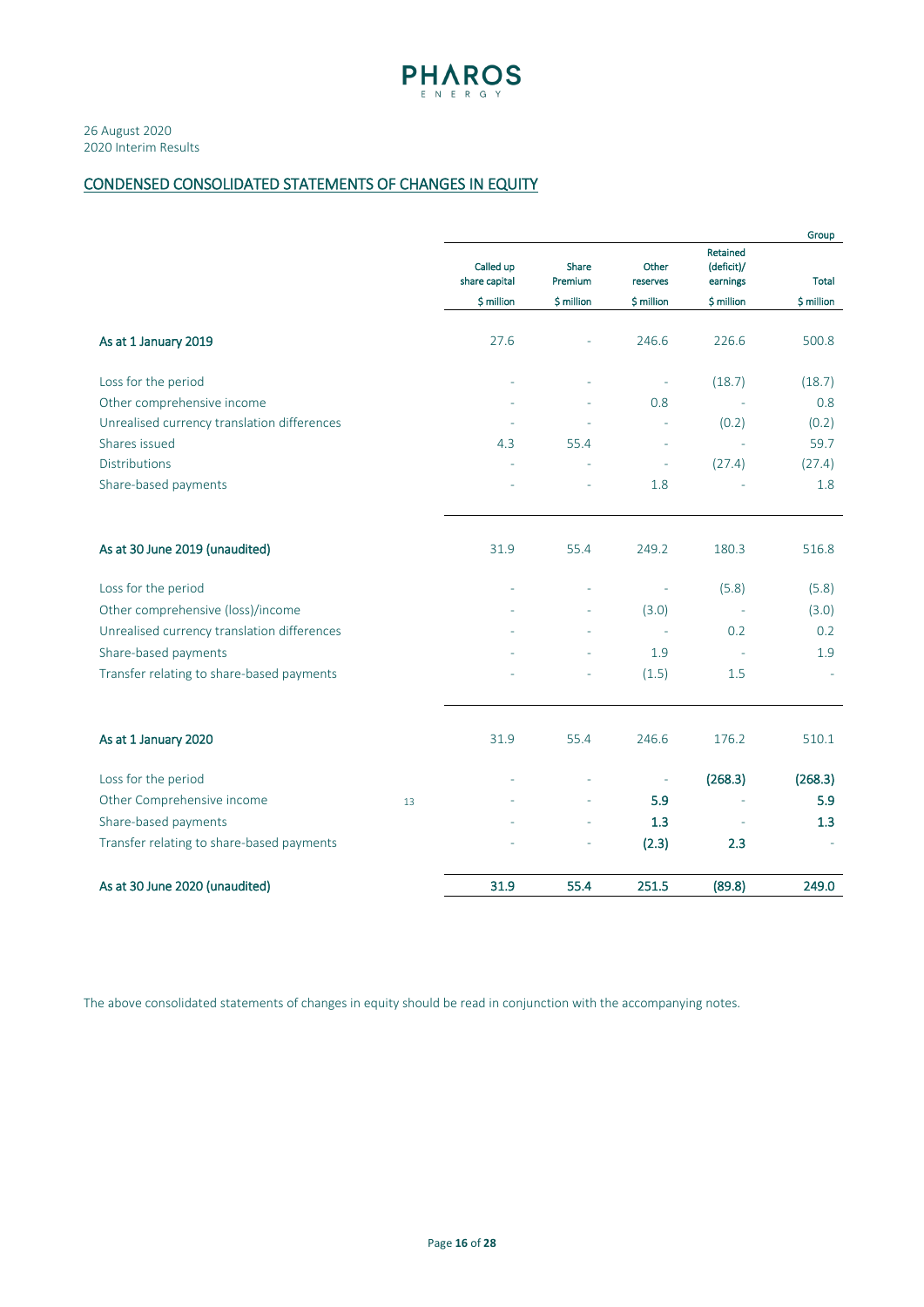

# CONDENSED CONSOLIDATED CASH FLOW STATEMENTS

|                                                             |              | (unaudited)<br>Six months<br>ended | (unaudited)<br><b>Six months</b><br>ended | Year ended  |
|-------------------------------------------------------------|--------------|------------------------------------|-------------------------------------------|-------------|
|                                                             |              | 30 Jun 2020                        | 30 Jun 2019                               | 31 Dec 2019 |
|                                                             | <b>Notes</b> | \$ million                         | \$ million                                | \$ million  |
| Net cash from operating activities                          | 12           | 41.0                               | 34.4                                      | 72.3        |
| Investing activities                                        |              |                                    |                                           |             |
| Purchase of intangible assets                               |              | (1.4)                              | (4.5)                                     | (9.9)       |
| Purchase of property, plant and equipment                   |              | (29.2)                             | (17.0)                                    | (50.2)      |
| Payment for acquisition of subsidiary, net of cash acquired |              |                                    | (153.1)                                   | (153.1)     |
| Payment to abandonment fund                                 |              | (1.3)                              | (1.7)                                     | (3.3)       |
| Net cash used in continuing investing activities            |              | (31.9)                             | (176.3)                                   | (216.5)     |
| Net cash used in discontinuing investing activities         |              |                                    |                                           | (0.7)       |
| Net cash used in investing activities                       |              | (31.9)                             | (176.3)                                   | (217.2)     |
| <b>Financing activities</b>                                 |              |                                    |                                           |             |
| Interest paid on borrowings                                 |              | (2.9)                              | (4.2)                                     | (7.7)       |
| Repayment of borrowings                                     |              | (26.1)                             |                                           |             |
| Lease payments                                              |              | (0.4)                              | (0.6)                                     | (1.2)       |
| Share-based payments                                        |              |                                    |                                           | 0.1         |
| Dividends paid to Company shareholders                      |              |                                    | (27.4)                                    | (27.4)      |
|                                                             |              |                                    |                                           |             |
| Net cash used in continuing financing activities            |              | (29.4)                             | (32.2)                                    | (36.2)      |
| Net cash used in financing activities                       |              | (29.4)                             | (32.2)                                    | (36.2)      |
|                                                             |              |                                    |                                           |             |
| Net decrease in cash and cash equivalents                   |              | (20.3)                             | (174.1)                                   | (181.1)     |
| Cash and cash equivalents at beginning of period            |              | 58.5                               | 240.1                                     | 240.1       |
| Effect of foreign exchange rate changes                     |              | (0.4)                              | 0.3                                       | (0.5)       |
| Cash and cash equivalents at end of period                  |              | 37.8                               | 66.3                                      | 58.5        |

The above condensed consolidated cash flow statements should be read in conjunction with the accompanying notes.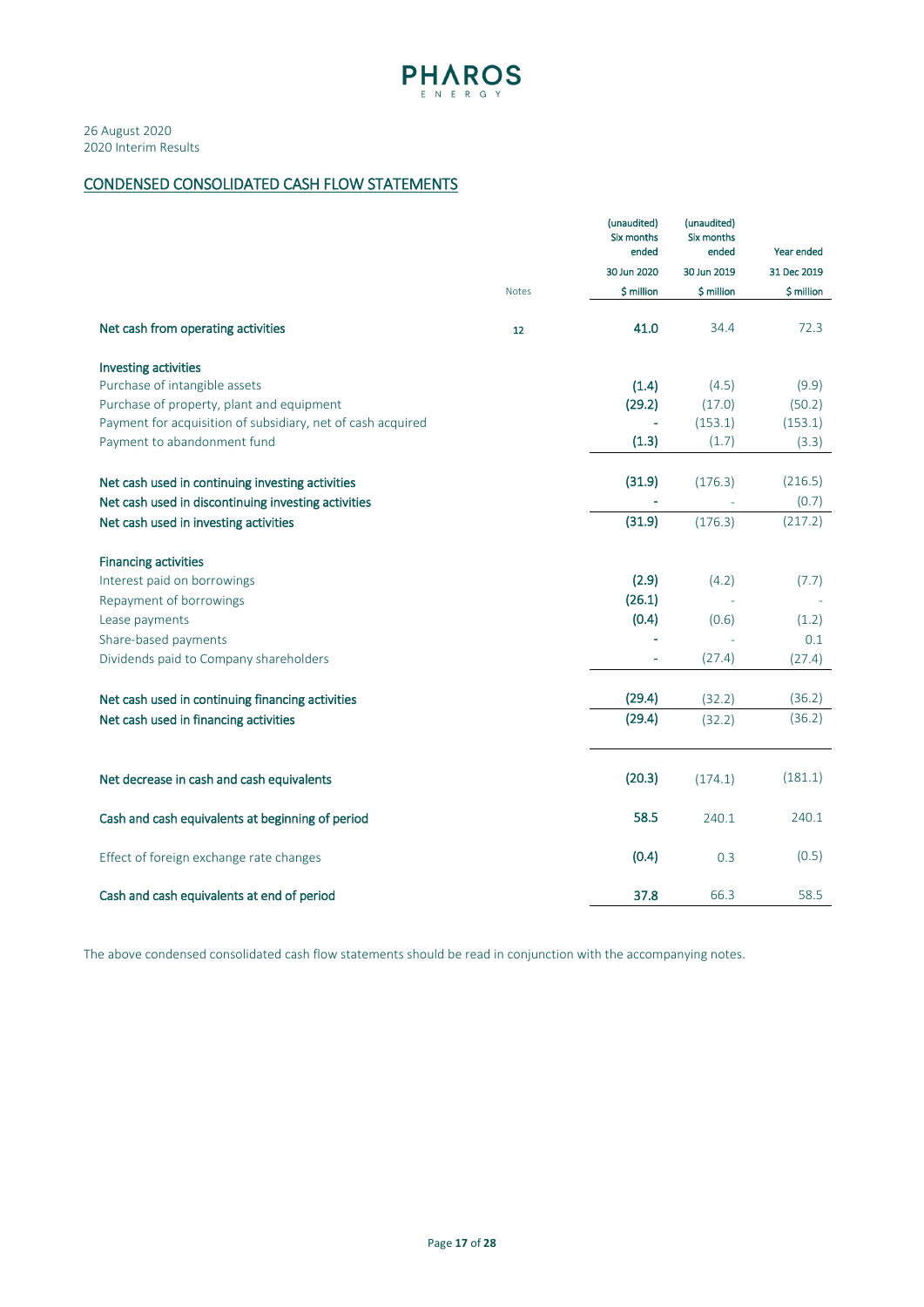

# NOTES TO THE CONDENSED CONSOLIDATED FINANCIAL STATEMENTS

#### 1. General information

The information for the year ended 31 December 2019 does not constitute statutory accounts as defined in section 434 of the Companies Act 2006. A copy of the statutory accounts for that year has been delivered to the Registrar of Companies. The auditor's report on those accounts was not qualified, did not include a reference to any matters to which the auditors drew attention by way of emphasis without qualifying the report and did not contain statements under section 498(2) or (3) of the Companies Act 2006.

The half year financial report is presented in US dollars because that is the currency of the primary economic environment in which the Group operates.

The half year financial report for the six months ended 30 June 2020 was approved by the Directors on 25 August 2020.

#### 2. Significant accounting policies

The half year financial report, which is unaudited, has been prepared in accordance with the recognition and measurement criteria of International Financial Reporting Standards ('IFRS') as adopted by the European Union and the disclosure requirements of the Listing Rules and using the same accounting policies and methods of computation as applied by the Company in its 2019 Annual Report and Accounts for the year ended 31 December 2019.

The condensed set of financial statements included in this half year financial report has been prepared on a going concern basis of accounting for the reasons set out in the Financial Results section of this report and in accordance with International Accounting Standard IAS 34 'Interim Financial Reporting', as adopted by the European Union, and the requirements of the UK Disclosure and Transparency Rules of the Financial Services Authority in the United Kingdom as applicable to interim financial reporting.

The interim report does not include all the notes of the type normally included in an annual financial report. Accordingly, this report is to be read in conjunction with the annual report for the year ended 31 December 2019 and any public announcements made by Pharos during the interim reporting period.

#### New and amended standards adopted by the Group

A number of new or amended standards became applicable for the current reporting period. The group did not have to change its accounting policies or make retrospective adjustments as a result of adopting these standards.

#### Critical judgements and accounting estimates

The preparation of condensed consolidated financial statements requires management to make judgements, estimates and assumptions which affect the application of accounting policies and the reported amounts of assets, liabilities, income and expense. Actual results may differ from these estimates.

In preparing the condensed consolidated financial statements, the significant judgements made by management in applying the Group's accounting policies and the key sources of estimation uncertainty were consistent with those applied to the consolidated financial statements for the year ended 31 December 2019. These relate to the judgements required in assessing the extent of impairment triggers for intangible exploration and evaluation assets and key sources of estimation uncertainty in relation to: (a) oil & gas reserves and DD&A; and (b) impairment of producing oil & gas assets. During the period ended 30 June 2020, the significant fall in oil prices arising as a result of the impact of the Covid-19 pandemic on crude oil demand has resulted in material impairment charges in relation to both the group's intangible exploration and evaluation assets and its producing oil & gas assets, with additional details provided in Notes 9 and 10 respectively.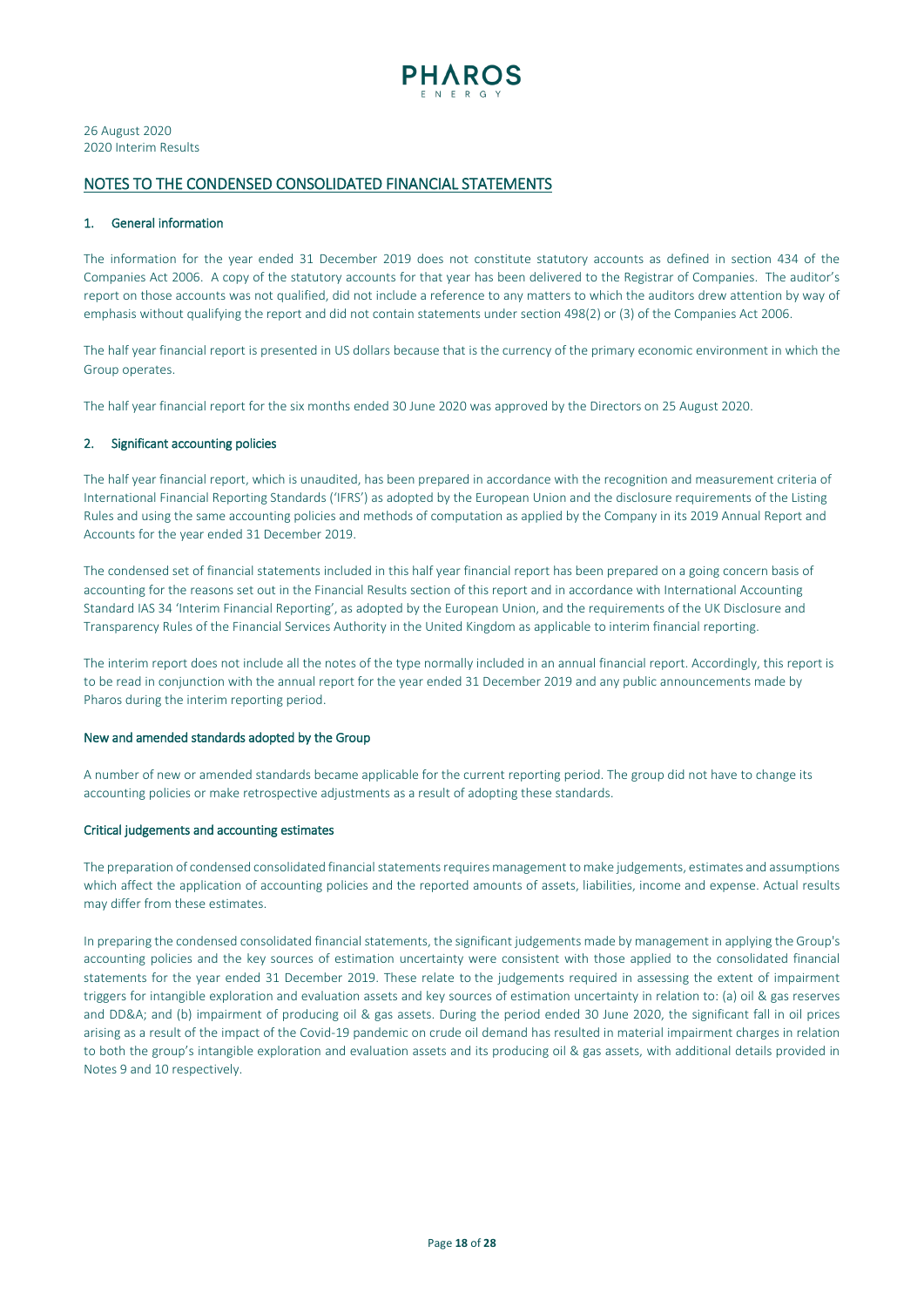

#### 3. Segment information

The Group has one principal business activity being oil and gas exploration and production. The Group's continuing operations are located in South East Asia and Egypt (the Group's operating segments). Africa has been classified as a discontinued operation for all periods shown, as the Group disposed of all of its interests in that geographical area. There are no inter-segment sales. South East Asia and Egypt form the basis on which the Group reports its segment information.

| Six months ended 30 June 2020                                    | <b>SE Asia</b> | Egypt      | Africa <sup>2</sup> | <b>Unallocated</b> | Group      |
|------------------------------------------------------------------|----------------|------------|---------------------|--------------------|------------|
|                                                                  | \$ million     | \$ million | \$ million          | \$ million         | \$ million |
| Oil and gas revenue                                              | 43.2           | 15.8       | ٠                   |                    | 59.0       |
| Commodity Hedge                                                  |                |            |                     | 21.1               | 21.1       |
| <b>Total Revenue</b>                                             | 43.2           | 15.8       |                     | 21.1               | 80.1       |
| Depreciation, depletion and amortisation – oil and gas           | (26.5)         | (12.2)     |                     |                    | (38.7)     |
| Depreciation, depletion and amortisation – other                 |                | (0.3)      |                     | (0.4)              | (0.7)      |
| Impairment charge - Intangibles                                  | (18.1)         | (4.8)      |                     |                    | (22.9)     |
| Impairment charge - PP&E                                         | (147.5)        | (146.6)    |                     |                    | (294.1)    |
| (Loss) Profit before tax from continuing operations <sup>1</sup> | (169.0)        | (160.8)    |                     | 11.9               | (317.9)    |
| Tax charge on operations (see Note 7)                            | (1.9)          |            |                     |                    | (1.9)      |
| Tax credit on impairment (see Note 7)                            | 51.5           |            |                     |                    | 51.5       |
| Non-current assets <sup>3</sup>                                  | 309.9          | 62.4       |                     | 7.0                | 379.3      |

| Six months ended 30 June 2019                                    | <b>SE Asia</b><br>\$ million | Egypt<br>\$ million | Africa <sup>2</sup><br>\$ million | Unallocated<br>\$ million | Group<br>\$ million |
|------------------------------------------------------------------|------------------------------|---------------------|-----------------------------------|---------------------------|---------------------|
| Oil and gas revenue                                              | 80.2                         | 12.5                | ۰                                 | ٠                         | 92.7                |
| Commodity Hedge                                                  | ۰                            | ۰                   |                                   | (0.9)                     | (0.9)               |
| <b>Total Revenue</b>                                             | 80.2                         | 12.5                |                                   | (0.9)                     | 91.8                |
| Depreciation, depletion and amortisation $-$ oil and gas         | (30.7)                       | (4.8)               |                                   | ٠                         | (35.5)              |
| Depreciation, depletion and amortisation – other                 | ۰                            | (0.1)               | ٠                                 | (0.5)                     | (0.6)               |
| Profit (loss) before tax from continuing operations <sup>1</sup> | 29.6                         | (11.3)              | ۰                                 | (18.2)                    | 0.1                 |
| Tax charge (see Note 7)                                          | (19.1)                       | ۰                   |                                   | ٠                         | (19.1)              |
| Non-current assets <sup>3</sup>                                  | 496.3                        | 189.1               |                                   | 7.5                       | 692.9               |

| Year end 31 December 2019                                        | <b>SE Asia</b> | Egypt      | Africa <sup>2</sup> | Unallocated | Group      |
|------------------------------------------------------------------|----------------|------------|---------------------|-------------|------------|
|                                                                  | \$ million     | \$ million | \$ million          | \$ million  | \$ million |
| Oil and gas revenue                                              | 155.5          | 34.4       |                     |             | 189.9      |
| Commodity Hedge                                                  | ۰              |            |                     | (0.2)       | (0.2)      |
| <b>Total Revenue</b>                                             | 155.5          | 34.4       |                     | (0.2)       | 189.7      |
| Depreciation, depletion and amortisation $-$ oil and gas         | (60.3)         | (14.1)     | ٠                   | ٠           | (74.4)     |
| Depreciation, depletion and amortisation – other                 | ۰              | (0.2)      | ٠                   | (0.9)       | (1.1)      |
| Profit (loss) before tax from continuing operations <sup>1</sup> | 55.2           | (10.1)     | ٠                   | (33.4)      | 11.7       |
| Profit post-tax from discontinued operations                     | ۰              | ۰          | 2.0                 | ٠           | 2.0        |
| Tax charge (see Note 7)                                          | (38.2)         | ٠          |                     | -           | (38.2)     |
| Non-current assets <sup>3</sup>                                  | 482.7          | 207.4      |                     | 7.2         | 697.3      |

1Unallocated amounts included in profit/(loss) before tax comprise corporate costs not attributable to an operating segment, investment and hedging revenue, other gains and losses and finance costs.

<sup>2</sup> As of December 2018, Africa operations had been disposed.

<sup>3</sup> Excludes other assets.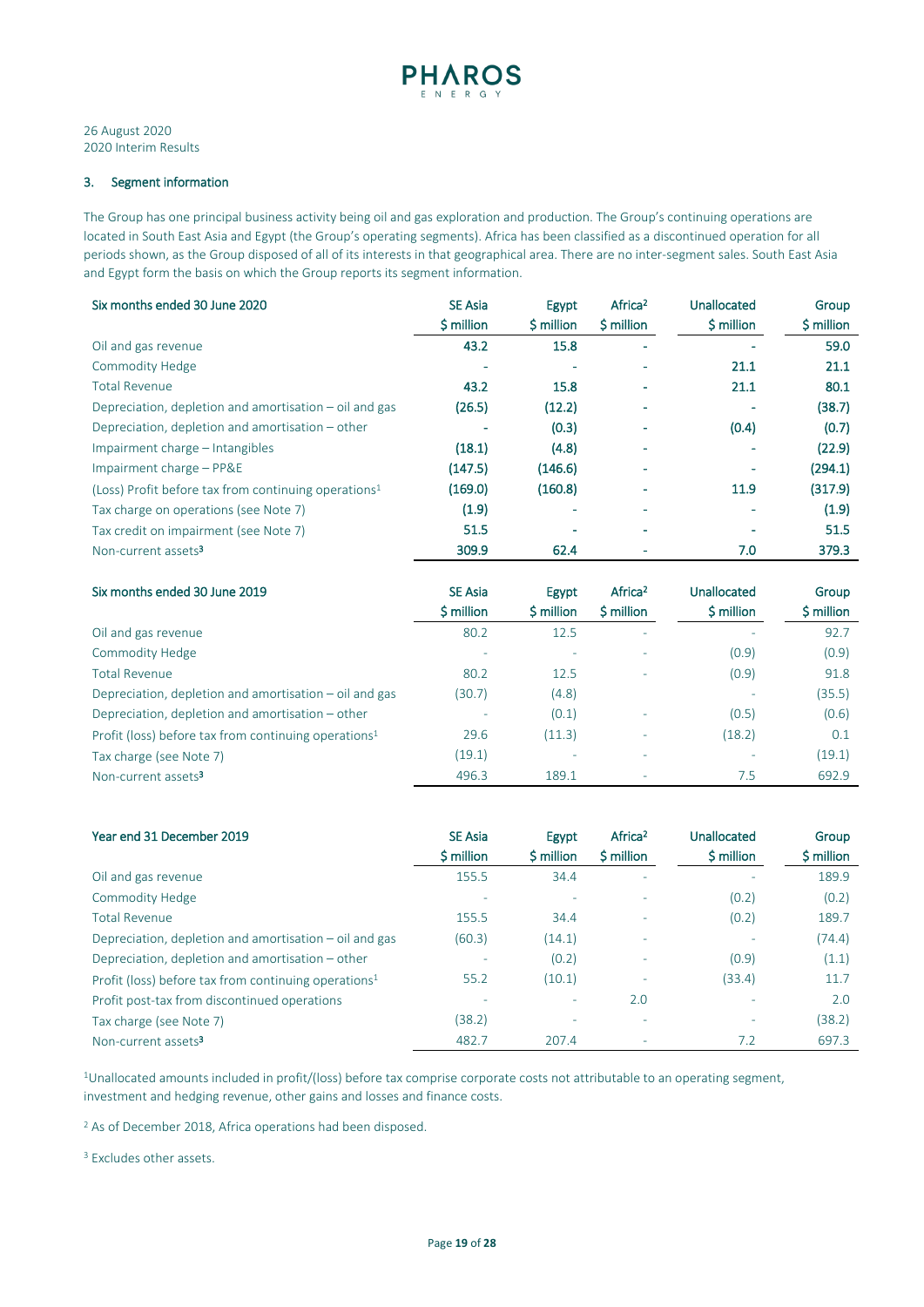

# 4. Cost of sales

|                                          | (unaudited) | (unaudited) |             |
|------------------------------------------|-------------|-------------|-------------|
|                                          | six months  | six months  |             |
|                                          | ended       | ended       | Year ended  |
|                                          | 30 Jun 2020 | 30 Jun 2019 | 31 Dec 2019 |
|                                          | \$ million  | \$ million  | \$ million  |
| Depreciation, depletion and amortisation | 38.7        | 35.5        | 74.4        |
| Production based taxes                   | 2.4         | 6.5         | 12.3        |
| Production operating costs               | 26.1        | 19.0        | 45.4        |
| Inventories                              | 3.8         | (1.6)       | (3.5)       |
|                                          | 71.0        | 59.4        | 128.6       |

# 5. Other/exceptional (gain)/expense

|                                         | (unaudited) | (unaudited) |             |
|-----------------------------------------|-------------|-------------|-------------|
|                                         | six months  | six months  |             |
|                                         | ended       | ended       | Year ended  |
|                                         | 30 Jun 2020 | 30 Jun 2019 | 31 Dec 2019 |
|                                         | \$ million  | \$ million  | \$ million  |
| Assignment fee - Egypt acquisition cost | ٠           | 13.6        | 13.6        |
| Redundancy (gain)/cost                  | (0.1)       | 3.0         | 3.1         |
|                                         | (0.1)       | 16.6        | 16.7        |

# 6. Finance Cost

|                                             | (unaudited) | (unaudited) |             |
|---------------------------------------------|-------------|-------------|-------------|
|                                             | six months  | six months  |             |
|                                             | ended       | ended       | Year ended  |
|                                             | 30 Jun 2020 | 30 Jun 2019 | 31 Dec 2019 |
|                                             | $$$ million | \$ million  | \$ million  |
| Unwinding of discount on provisions         | 0.6         | 0.8         | 1.6         |
| Interest expense payable and similar fees   | 2.7         | 3.5         | 7.0         |
| Interest on lease liabilities               | 0.2         | 0.2         | 0.3         |
| Amortisation of capitalised borrowing costs | (1.0)       | 1.2         | 2.7         |
| Net foreign exchange (gains)/losses         | 0.2         | (0.2)       | (0.1)       |
|                                             | 2.7         | 5.5         | 11.5        |

As at 30 June 2020, \$0.6m relates to the unwinding of discount on the provisions for decommissioning (1H 2019: \$0.8m). The provisions are based on the net present value of the Group's share of the expenditure which may be incurred at the end of the life of TGT and CNV (currently estimated to be 10-11 years) in the removal and decommissioning of the facilities currently in place. Following the June 2020 redetermination and the accelerated repayment of principal in relation to the group's reserve based lending facility, there was a change in estimated future cash flows, as a result a one off gain of (\$1.0m) has been recognised in profit or loss.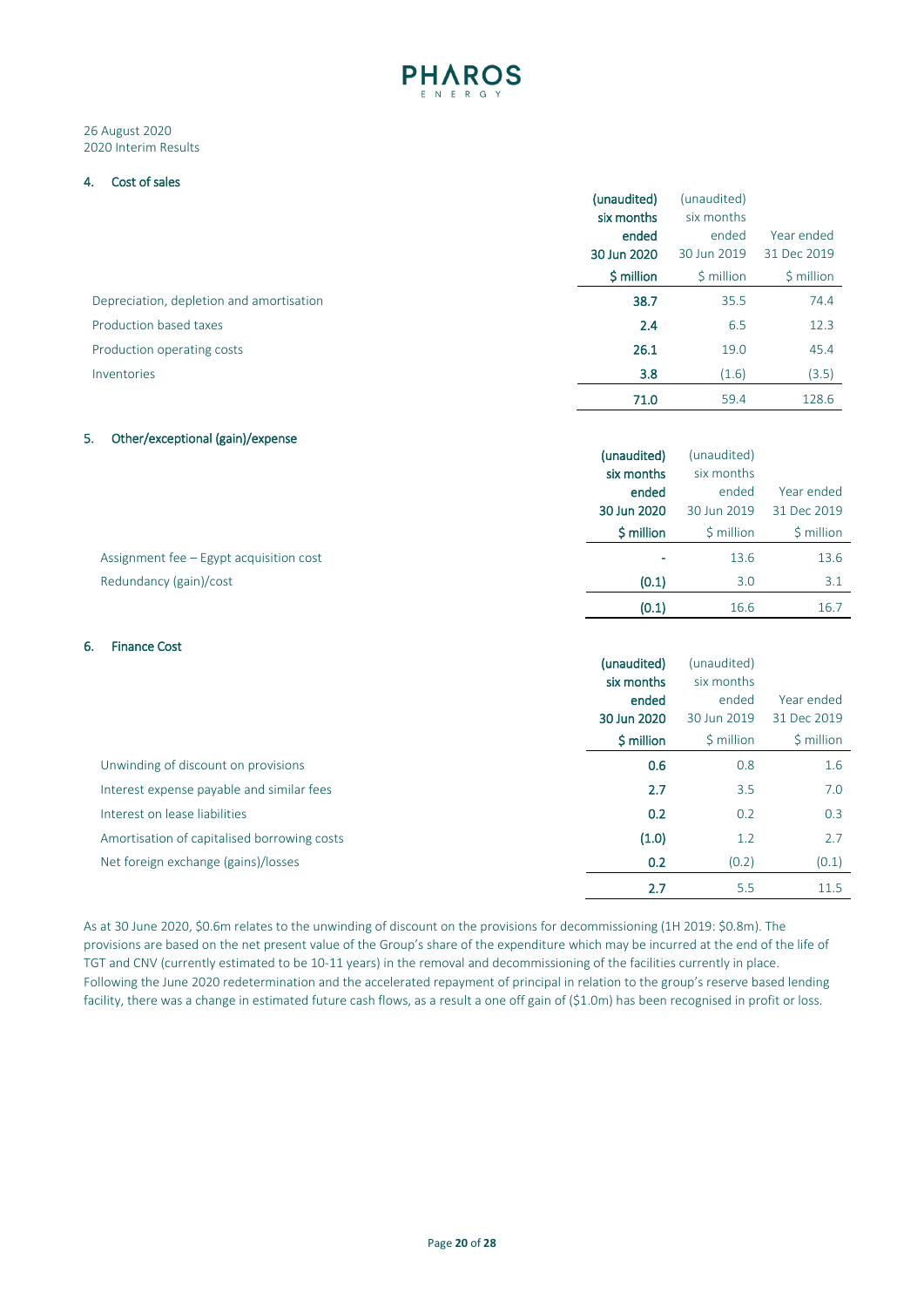

# 7. Tax

|                            | (unaudited)<br>six months | (unaudited)<br>six months |             |
|----------------------------|---------------------------|---------------------------|-------------|
|                            | ended                     | ended                     | Year ended  |
|                            | 30 Jun 2020               | 30 Jun 2019               | 31 Dec 2019 |
|                            | \$ million                | \$ million                | \$ million  |
| Current tax                | 12.2                      | 21.8                      | 42.2        |
| Deferred tax on operations | (10.3)                    | (2.7)                     | (4.0)       |
| Deferred tax on impairment | (51.5)                    | ۰                         |             |
| Total tax (credit)/ charge | (49.6)                    | 19.1                      | 38.2        |

The Group's corporation tax is calculated at 50% (1H 2019: 50%) of the estimated assessable profit for the year in Vietnam. In Egypt, under the terms of the concession any local taxes arising are settled by EGPC. During each period, both current and deferred taxation have arisen in overseas jurisdictions only.

The prevailing tax rate in Vietnam, where the Group produces oil and gas, is 50%. The tax charge in future periods may also be affected by the factors in the reconciliation above.

The Egypt concessions are subject to corporate income tax at the standard rate of 40.55%, however responsibility for payment of corporate income taxes falls upon EGPC on behalf of our local subsidiary Pharos El Fayum (PEF). The Group records a tax charge, with a corresponding increase in revenue, for the tax paid by EGPC on its behalf. However, this is only valid if PEF is in a profit making position and no such tax has been recorded this period.

For CNV, a pre-tax impairment charge in the amount of \$15.5m has been reflected in the income statement with an associated deferred tax credit of \$5.8m. For TGT, a pre-tax impairment charge in the amount of \$132.0m has been reflected in the income statement with an associated deferred tax credit of \$45.7 million.

# 8. Earnings/(loss) per share

The calculation of the basic and diluted earnings/(loss) per share is based on the following data:

|                                                                                                         | (unaudited)<br>six months<br>ended<br>30 Jun 2020 | (unaudited)<br>six months<br>ended<br>30 Jun 2019 | Year ended<br>31 Dec 2019 |
|---------------------------------------------------------------------------------------------------------|---------------------------------------------------|---------------------------------------------------|---------------------------|
|                                                                                                         | \$ million                                        | \$ million                                        | \$ million                |
| Loss from continuing and discontinued operations for the purposes of basic (loss)/<br>profit per share  | (268.3)                                           | (18.7)                                            | (24.5)                    |
| Effect of dilutive potential ordinary shares – Cash settled awards and options                          | ٠                                                 | (0.3)                                             |                           |
| Loss from continuing and discontinued operations for the purposes of diluted<br>(loss)/profit per share | (268.3)                                           | (19.0)                                            | (24.5)                    |
|                                                                                                         |                                                   |                                                   |                           |
|                                                                                                         | (unaudited)<br>six months<br>ended                | (unaudited)<br>six months<br>ended                | Year ended                |

| Loss from continuing operations for the purposes of basic (loss)/profit per share  | (268.3) | (19.0) | (26.5) |
|------------------------------------------------------------------------------------|---------|--------|--------|
| Effect of dilutive potential ordinary shares – Cash settled awards and options     | -       | (0.3)  |        |
| Loss from continuing operations for the purpose of diluted (loss)/profit per share | (268.3) | (19.3) | (26.5) |

|                                        | six months  | six months  |             |
|----------------------------------------|-------------|-------------|-------------|
|                                        | ended       | ended       | Year ended  |
|                                        | 30 Jun 2020 | 30 Jun 2019 | 31 Dec 2019 |
|                                        | \$ million  | \$ million  | \$ million  |
| oses of basic (loss)/profit per share  | (268.3)     | (19.0)      | (26.5)      |
| ash settled awards and options         |             | (0.3)       |             |
| ose of diluted (loss)/profit per share | (268.3)     | (19.3)      | (26.5)      |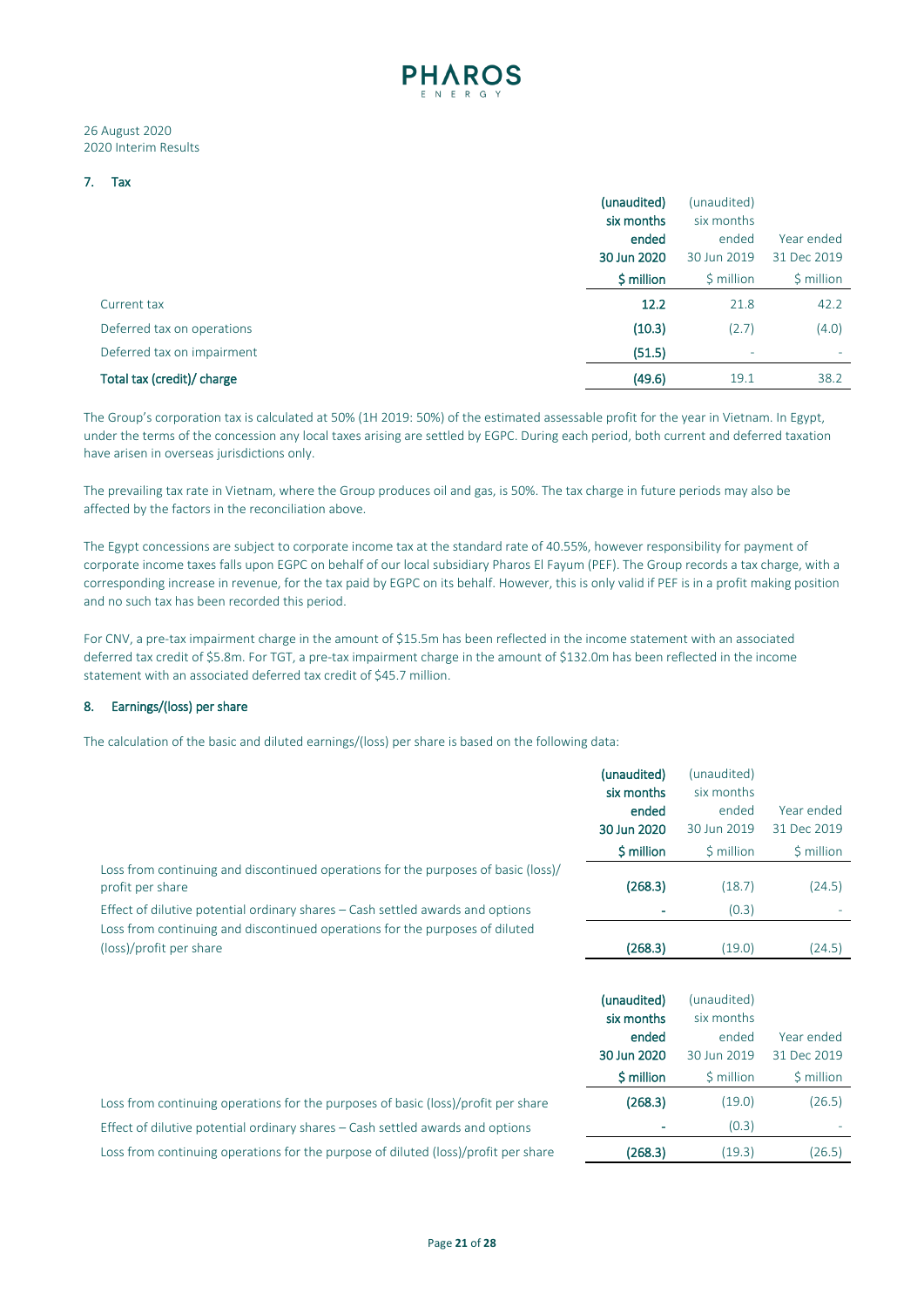

|                                                                         | (unaudited)<br>six months<br>ended<br>30 Jun 2020 | (unaudited)<br>six months<br>ended<br>30 Jun 2019 | Year ended<br>31 Dec 2019 |
|-------------------------------------------------------------------------|---------------------------------------------------|---------------------------------------------------|---------------------------|
|                                                                         | \$ million                                        | \$ million                                        | \$ million                |
| Weighted average number of ordinary shares                              | 378.3                                             | 361.3                                             | 378.1                     |
| Effect of dilutive potential ordinary shares – Share awards and options | $\overline{\phantom{a}}$                          | 6.6                                               |                           |
| Weighted average number of ordinary shares for the purpose of diluted   |                                                   |                                                   |                           |
| earnings/(loss) per share                                               | 378.3                                             | 367.9                                             | 378.1                     |

In accordance with IAS 33 "Earnings per Share", the effects of 0.3 million antidilutive potential shares have not been included when calculating dilutive earning per share for the period ended 30 June 2020 as the Group was loss making.

# 9. Intangible assets

Intangible assets comprise the Group's exploration and evaluation projects which are pending determination.

In June 2020, an impairment indicator of IFRS 6 was triggered following the Group's decision that no substantive expenditure for its exploration areas in Vietnam and Egypt is either budgeted or planned in the near future. A material and sustained reduction in the oil price put pressure on the Group's capital available for investment.

As a result of this decision, capitalised exploration costs including costs associated with Blocks 125 & 126 in Vietnam of \$17.1m along with \$1.0m tax receivable (current – other receivable) and costs associated with Egypt projects in the amount of \$4.8m, were written off in the income statement.

The \$0.3m remainder in Intangible assets relates to the Israeli bid round licence fee. During 2019, the Group incurred \$0.3m for signature bonuses in relation to the successful bid for 8 licences across zone A &C of the Israeli Offshore Exploration round. We continue to hold \$2.7m cash in relation to bank guarantees for the Israeli offshore exploration licenses.

#### 10. Property, plant and equipment

As a result of ongoing oil price volatility due to the continued impact of Covid-19 on demand for crude oil, we have tested each of our oil and gas producing properties for impairment. The results of these impairment tests are summarised below. For each producing property, the recoverable amount has been determined using the fair value less costs of disposal method which constitutes a level 3 valuation within the fair value hierarchy. The recoverable amount is based on the fair value derived from a discounted cash flow valuation of the 2P production profile for each producing property.

### Vietnam

The key assumptions to which the fair value measurement is most sensitive are oil price, discount rate, capital spend and 2P reserves (2019: oil price, discount rate, capital spend and 2P reserves). As at 30 June 2020, the fair value of the assets are estimated based on a post-tax nominal discount rate of 11% (2019: 10%) and a Brent oil price of \$42.6/bbl in 2020 up to \$67.6/bbl in 2025 plus inflation of 2% thereafter (2019: an oil price of \$65.0/bbl in 2020, plus inflation of 2% thereafter).

For CNV, a pre-tax impairment charge of \$15.5m has been reflected in the income statement with an associated deferred tax credit of \$5.8m. As at 30 June 2020, the carrying amount of the CNV oil and gas producing property, after additions (\$2.2m), DD&A (\$6.4m) and impairment charge, is \$104.4m.

For TGT, a pre-tax impairment charge of \$132.0m has been reflected in the income statement with an associated deferred tax credit of \$45.7 million. As at 30 June 2020, the carrying amount of the TGT oil and gas producing property, after additions (\$15.0m), DD&A (\$20.1m) and after impairment charge, is \$205.5m.

Testing of sensitivity cases indicated that a \$5/bbl reduction in long term oil price used when determining the fair value less costs of disposal method would result in an additional pre-tax impairment of \$27.0m on TGT and of \$5.9m on CNV. A 1% increase in discount rate would result in an additional pre-tax impairment of \$5.2m on TGT and of \$2.2m on CNV.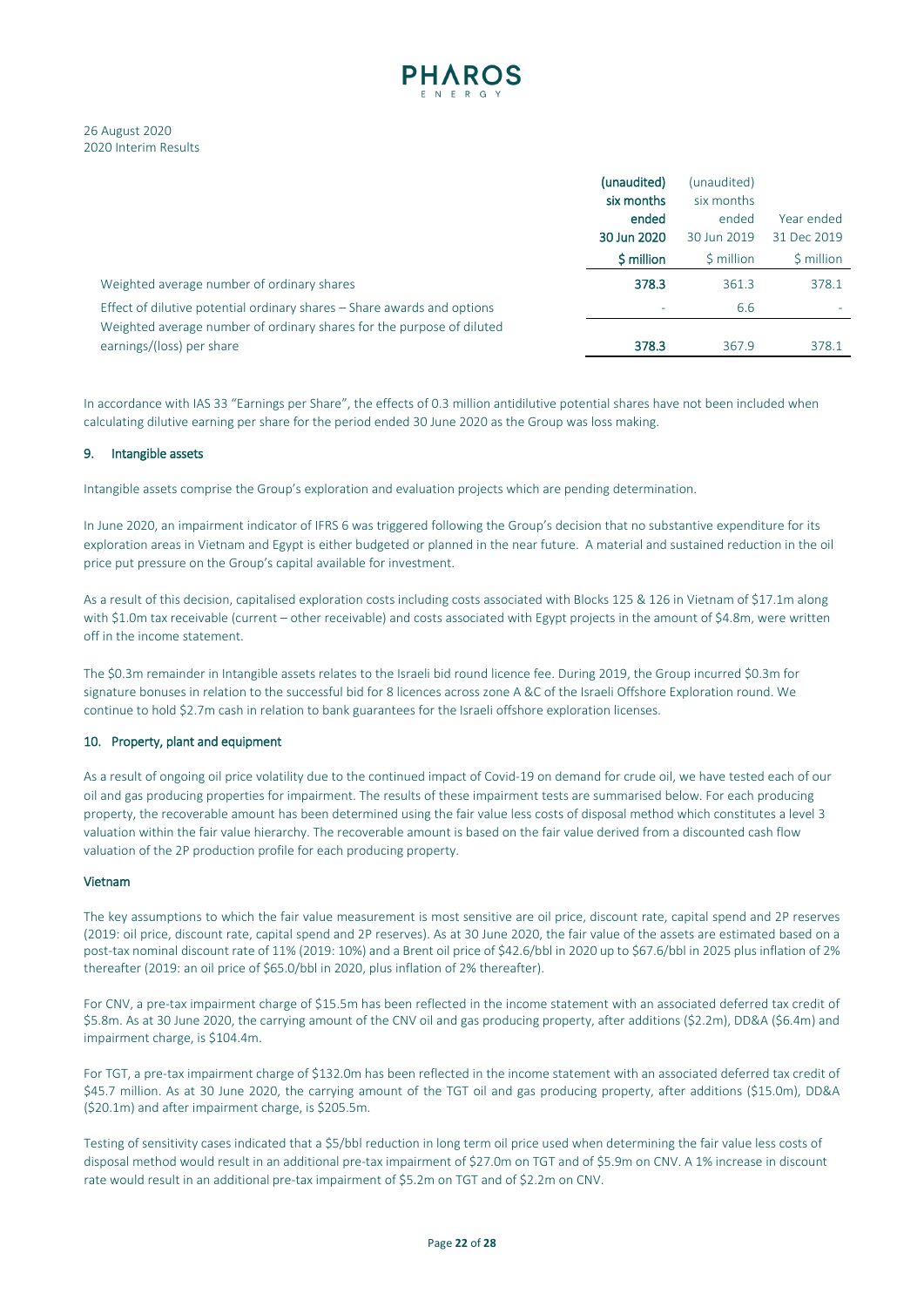

# Egypt

The key assumptions to which the fair value measurement is most sensitive are oil price, discount rate, capital spend and 2P reserves (2019: oil price, discount rate, capital spend and 2P reserves). As at 30 June 2020, the fair value of the asset is estimated based on a post-tax nominal discount rate of 13% (2019: 12%) and a Brent oil price of \$42.6/bbl in 2020 up to \$67.6/bbl in 2025 plus inflation of 2% thereafter (2019: an oil price of \$65.0/bbl in 2020, plus inflation of 2% thereafter). In addition, the fair value is based on a probability weighted average of a number of different development scenarios which are currently under active consideration. The variablesincluded in these scenarios include the extent to which additional, currently unsecured, funding can be raised to invest in the field and the impact of these funding options on the estimated production profile.

For Egypt, an impairment charge (pre and post tax) in the amount of \$146.6m has been reflected in the income statement. As at 30 June 2020, the carrying amount of the Egypt oil and gas producing property, after additions (\$17.7m), DD&A (\$12.0m) and after the impairment charge, is \$60.5m.

Testing of sensitivity cases indicated that a \$5/bbl reduction in long term oil price used when determining the fair value less costs of disposal method would result in an additional impairment (pre and post tax) of \$25.9m. A 1% increase in discount rate would result in an additional impairment of \$3.1m. In addition, in relation to the development scenarios outlined above, to the extent the assumed levels of funding are not available or the associated impact on future production is less favourable than forecast, this could give rise to material additional impairment charges in future periods.

Other fixed assets comprise office fixtures and fittings and computer equipment.

# 11. Distribution to Shareholders

The Company is focused on preserving balance sheet strength and has therefore decided to withdraw dividend payments during 2020, given the continued uncertainty in the macro environment.

In May 2019, the Company paid dividends to shareholders of \$27.4m or 5.50 pence per Ordinary Share. The Pharos EBT, which is consolidated within the Group, waived its rights to receive a dividend in 2019.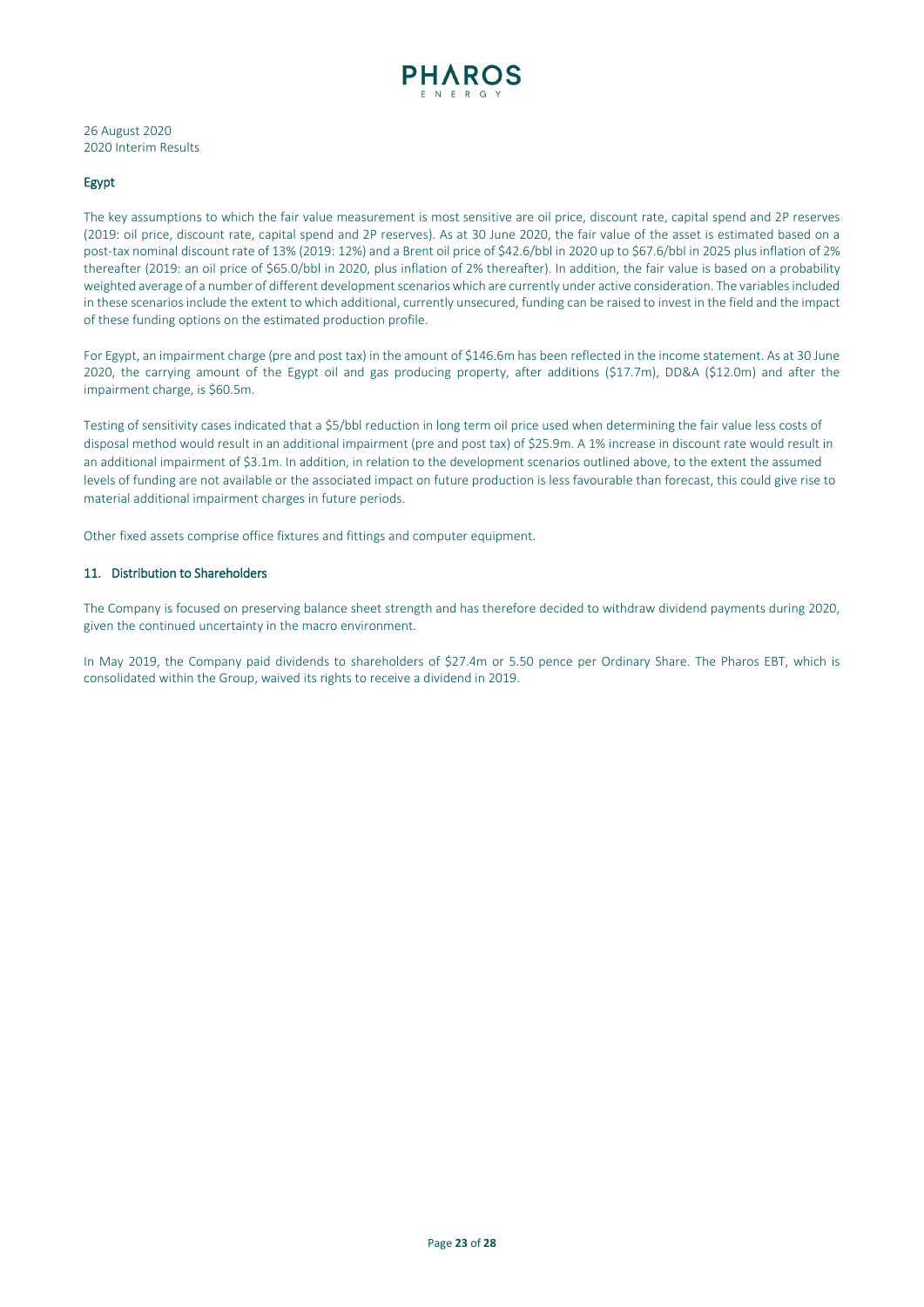

#### 12. Reconciliation of operating profit to operating cash flows

|                                                          | (unaudited) | (unaudited) |               |
|----------------------------------------------------------|-------------|-------------|---------------|
|                                                          | six months  | six months  |               |
|                                                          | ended       | ended       | Year ended 31 |
|                                                          | 30 Jun 2020 | 30 Jun 2019 | Dec 2019      |
|                                                          | \$ million  | $$$ million | $$$ million   |
| Operating (loss)/profit                                  | (315.4)     | 20.7        | 38.0          |
| Share-based payments                                     | 1.5         | 1.8         | 3.7           |
| Depreciation, depletion and amortisation                 | 39.4        | 36.1        | 75.5          |
| Impairment charge                                        | 317.0       |             |               |
|                                                          |             |             |               |
| Operating cash flows before movements in working capital | 42.5        | 58.6        | 117.2         |
| Increase in inventories                                  |             | (1.8)       | (0.5)         |
| Decrease/(Increase) in receivables <sup>1</sup>          | 18.5        | 2.8         | (1.7)         |
| Decrease in payables <sup>1</sup>                        | (5.1)       | (4.4)       | (2.0)         |
|                                                          |             |             |               |
| Cash generated by operations                             | 55.9        | 55.2        | 113.0         |
| Interest received                                        | 0.1         | 1.8         | 2.2           |
| Other/exceptional expense outflow                        |             | (1.1)       | (2.4)         |
| Income taxes paid                                        | (15.0)      | (21.5)      | (40.5)        |
|                                                          |             |             |               |
| Net cash from continuing operating activities            | 41.0        | 34.4        | 72.3          |
| Net cash used in discontinuing operating activities      |             |             |               |
| Net cash from operating activities                       | 41.0        | 34.4        | 72.3          |

<sup>1</sup> During the six months ended 30 June 2020 a total of \$7.9m (1H 2019: \$25.6m) of trade receivables due from EGPC in Egypt were settled by way of non-cash offset against trade payables.

### 13. Hedge transactions

During 2019 and 1H 2020 Pharos entered into different commodity (swap and zero collar) hedges, to protect its cash position and to ensure future compliance with its obligations under the RBL over the producing assets in Vietnam. The commodity hedges run until March 2021 and are settled monthly. The hedging positions in place at the balance sheet date cover 35% of the Group's forecast production until September 2021, securing an average price for this hedged volume of \$44.8 per barrel (1H 2019: cover was 31% of the Group's forecast production from July 2019 to February 2020 entitlement volumes securing a minimum price for this hedged volume of \$64.80 per barrel).

Pharos has designated the swaps and zero collar as cash flow hedges, measured at Fair Value through Other Comprehensive Income (FVOCI). This means that any unrealised gains or losses on open positions will be reflected in other comprehensive income. Every month, the realised gain or loss will be reflected in the revenue line of the income statement. The carrying amount of the swap is based on the fair value determined by a financial institution. As all material inputs are observable, they are categorised within Level 2 in the fair value hierarchy. It is presented in "Trade and other receivables" or "Trade and other payables" in the consolidated statement of financial position. The asset position as of June 2020 was \$6.7m (2019: liability position \$3.0m). The reclassification to profit or loss corresponding to the realised gain or loss is included in "Revenue" in the consolidated income statement and for the period ended 30 June 2020 amounted to a gain of \$21.1m (1H 2019: loss of \$0.9m). The outstanding unrealised gain on open position as at 30 June 2020 amounts to \$5.6m (1H 2019: gain of \$0.6m).

#### 14. Subsequent events

Following the scheduled half-yearly redetermination of our RBL a repayment of \$22.3m was made on 30 June 2020, with a further payment of \$9.4m made on 13 July 2020. We made a further voluntary prepayment of \$7.3m on 30 July 2020.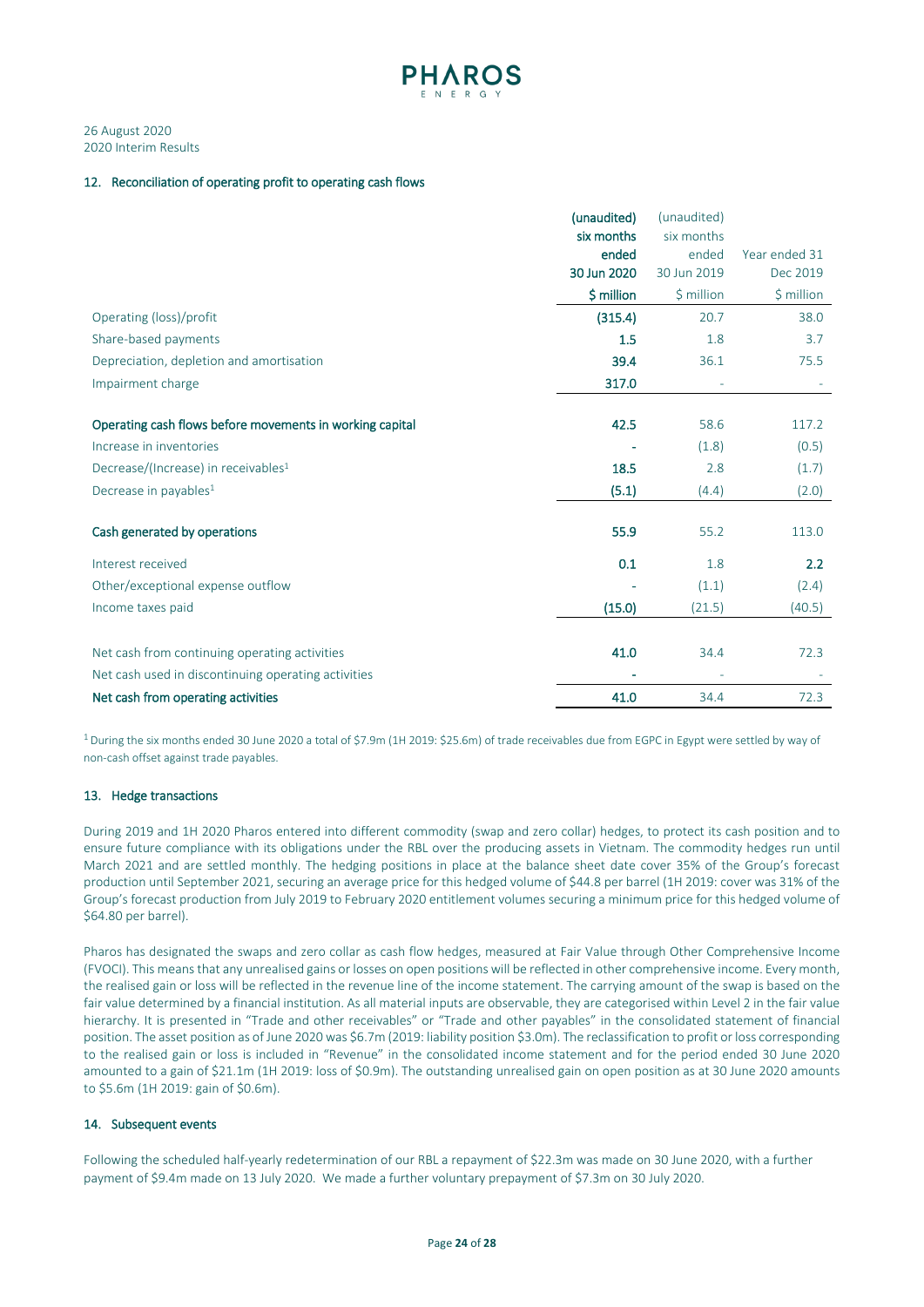

#### Glossary

# Non-IFRS measures

The Group uses certain measures of performance that are not specifically defined under IFRS or other generally accepted accounting principles. These non-IFRS measures include cash operating costs per barrel, DD&A per barrel, Gearing and operating cash per share. For the RBL covenant compliance, the following three Non-IFRS measures are used: Net debt, EBITDAX and Net debt/EBITDAX.

#### Cash-operating costs per barrel

Cash operating costs are defined as cost of sales less depreciation, depletion and amortisation, production based taxes, movement in inventories and certain other immaterial cost of sales.

Cash operating costs for the period is then divided by barrels of oil equivalent produced. This is a useful indicator of cash operating costs incurred to produce oil and gas from the Group's producing assets.

|                                          | (unaudited) | (unaudited) |             |
|------------------------------------------|-------------|-------------|-------------|
|                                          | six months  | six months  |             |
|                                          | ended       | ended       | Year ended  |
|                                          | 30 Jun 20   | 30 Jun 19   | 31 Dec 19   |
|                                          | \$ million  | $$$ million | $$$ million |
|                                          |             |             |             |
| Cost of sales                            | 71.0        | 59.4        | 128.6       |
| Less:                                    |             |             |             |
| Depreciation, depletion and amortisation | (38.7)      | (35.5)      | (74.4)      |
| Production based taxes                   | (2.4)       | (6.5)       | (12.3)      |
| Inventories                              | (3.8)       | 1.6         | 3.5         |
| Other cost of sales                      | (1.6)       | (2.1)       | (3.9)       |
| Cash operating costs                     | 24.5        | 16.9        | 41.5        |
| <b>Production (BOEPD)</b>                | 12,093      | 12,541      | 12,136      |
| Cash operating cost per BOE (\$)         | 11.13       | 9.41        | 10.45       |

# Cash-operating costs per barrel by segment (2020)

|                                          | Vietnam     | Egypt       | <b>Total</b> |
|------------------------------------------|-------------|-------------|--------------|
|                                          | $$$ million | $$$ million | $$$ million  |
|                                          |             |             |              |
| Cost of sales                            | 46.1        | 24.9        | 71.0         |
| Less:                                    |             |             |              |
| Depreciation, depletion and amortisation | (26.5)      | (12.2)      | (38.7)       |
| Production based taxes                   | (2.4)       | ۰           | (2.4)        |
| Inventories                              | (3.8)       |             | (3.8)        |
| Other cost of sales                      | (0.9)       | (0.7)       | (1.6)        |
| Cash operating cost                      | 12.5        | 12.0        | 24.5         |
| <b>Production (BOEPD)</b>                | 6,114       | 5,979       | 12,093       |
| Cash operating cost per BOE (\$)         | 11.23       | 11.03       | 11.13        |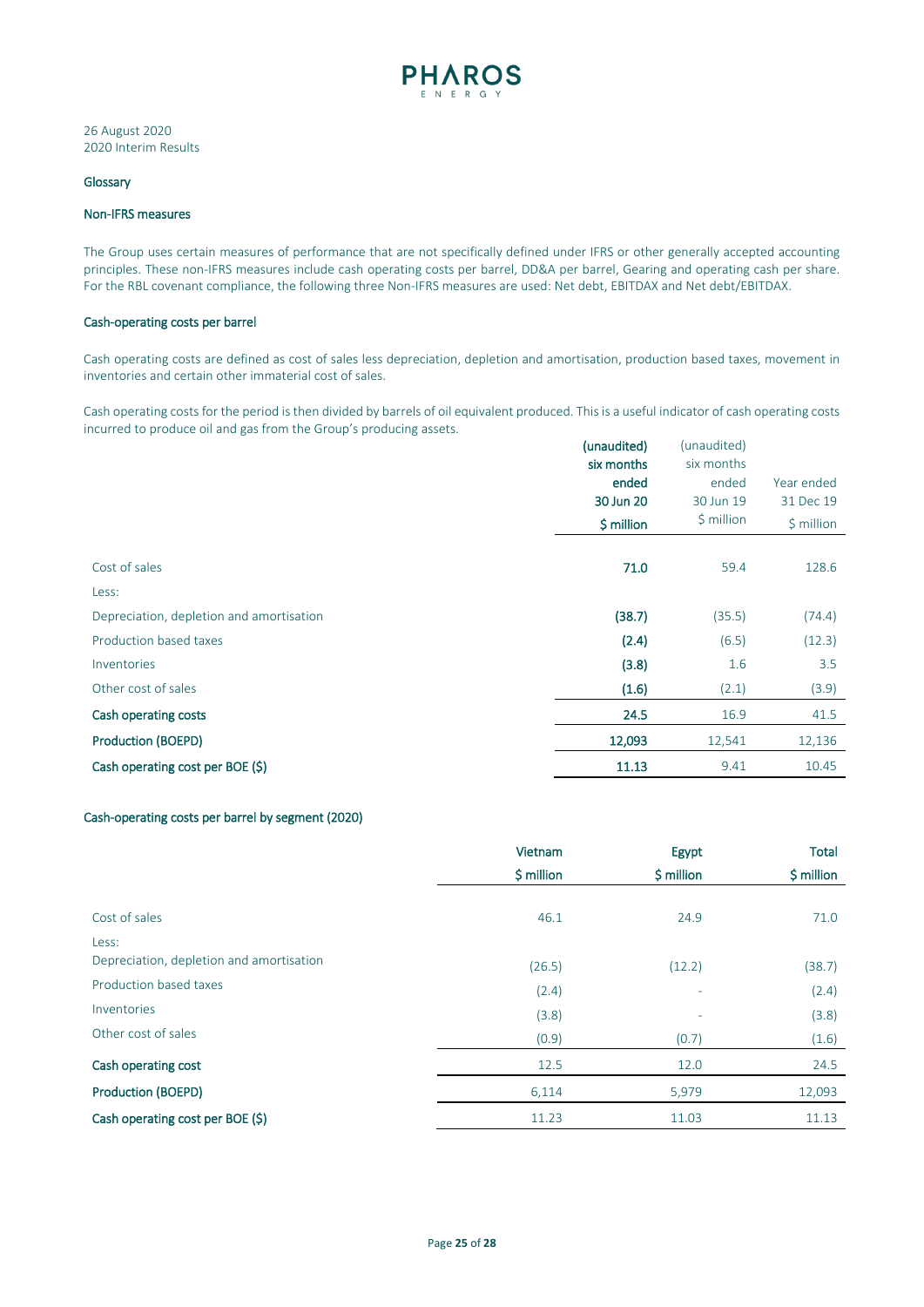

# Depreciation, depletion and amortisation costs per barrel

DD&A per barrel is calculated as net book value of oil and gas assets in production, together with estimated future development costs over the remaining 2P reserves. This is a useful indicator of ongoing rates of depreciation and amortisation of the Group's producing assets.

|                                          | (unaudited) | (unaudited) |            |
|------------------------------------------|-------------|-------------|------------|
|                                          | six months  | six months  |            |
|                                          | ended       | ended       | Year ended |
|                                          | 30 Jun 20   | 30 Jun 19   | 31 Dec 19  |
|                                          | \$ million  | \$ million  | \$ million |
| Depreciation, depletion and amortisation | 38.7        | 35.5        | 74.4       |
| <b>Production (BOEPD)</b>                | 12,093      | 12,541      | 12,136     |
| DD&A per BOE (\$)                        | 17.58       | 19.76       | 18.74      |

# DD&A per barrel by segment (2019)

|                                          | Vietnam    | Egypt      | <b>Total</b> |
|------------------------------------------|------------|------------|--------------|
|                                          | \$ million | \$ million | \$ million   |
| Depreciation, depletion and amortisation | 26.5       | 12.2       | 38.7         |
| <b>Production (BOEPD)</b>                | 6.114      | 5.979      | 12,093       |
| DD&A per BOE (\$)                        | 23.81      | 11.21      | 17.58        |

# Net Debt

Net debt comprises interest-bearing bank loans, less cash and short-term deposits.

|                           | (unaudited) | (unaudited) |            |
|---------------------------|-------------|-------------|------------|
|                           | six months  | six months  |            |
|                           | ended       | ended       | Year ended |
|                           | 30 Jun 20   | 30 Jun 19   | 31 Dec 19  |
|                           | \$ million  | \$ million  | \$ million |
| Cash and cash equivalents | 37.8        | 66.3        | 58.5       |
| Borrowings*               | (73.9)      | (100.0)     | (100.0)    |
| Net (Debt)/Cash           | (36.1)      | (33.7)      | (41.5)     |

\*Exclude unamortised capitalised set up costs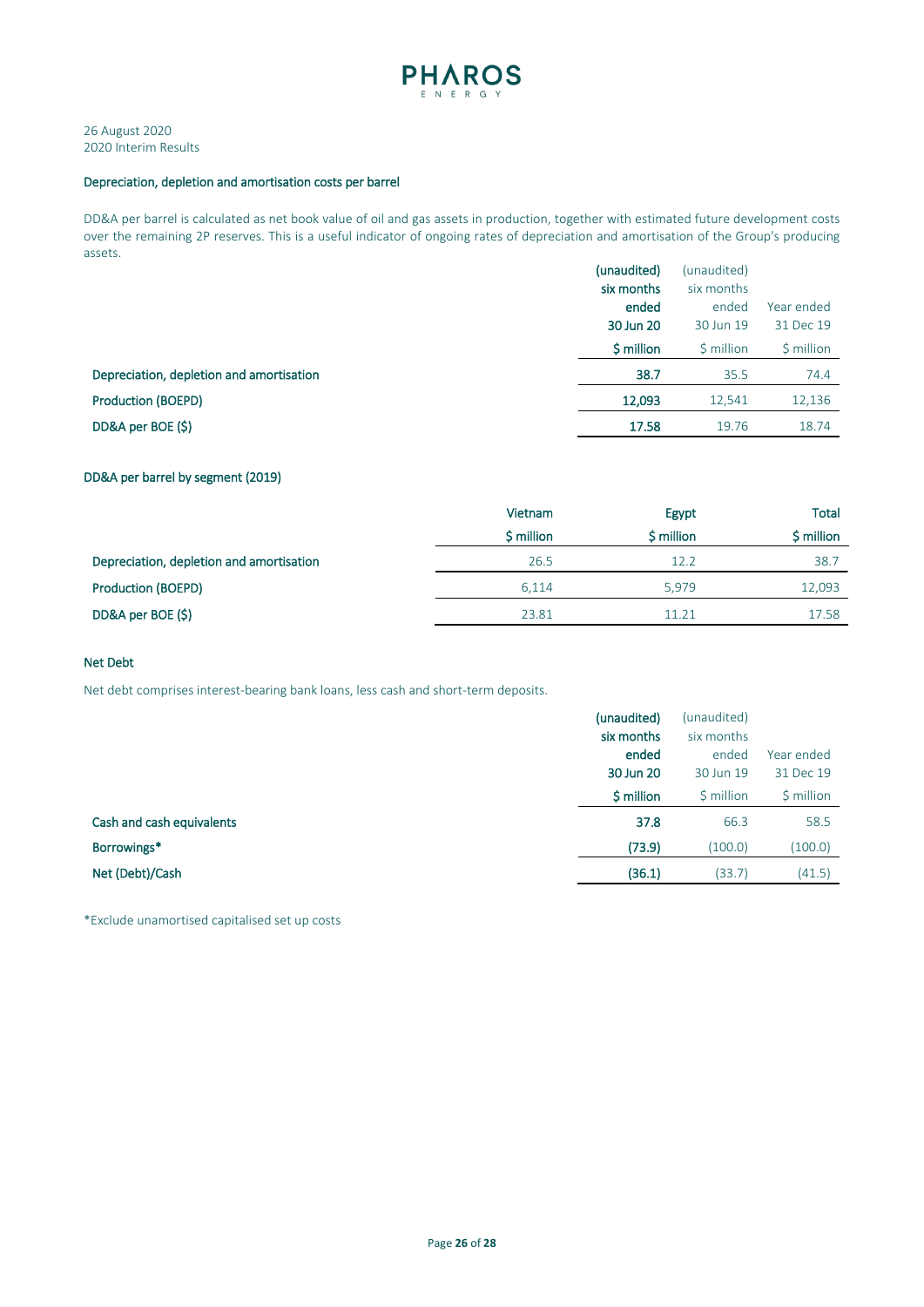

# EBITDAX

EBITDAX is earnings from continuing activities before interest, tax, depreciation, amortisation, impairment, exploration expenditure and other/exceptional items in the current year.

|                                          | (unaudited) | (unaudited) |                          |
|------------------------------------------|-------------|-------------|--------------------------|
|                                          | six months  | six months  |                          |
|                                          | ended       | ended       | Year ended               |
|                                          | 30 Jun 20   | 30 Jun 19   | 31 Dec 19                |
|                                          | \$ million  | \$ million  | $$$ million              |
| Operating (loss)/profit                  | (315.4)     | 20.7        | 38.0                     |
| Depreciation, depletion and amortisation | 38.7        | 36.1        | 75.5                     |
| Impairment                               | 317.0       | ٠           | $\overline{\phantom{a}}$ |
| <b>EBITDAX</b>                           | 40.3        | 56.8        | 113.5                    |

# Net Debt/EBITDAX

Net Debt/EBITDAX ratio expresses how many years it would take to repay the debt, if net debt and EBITDAX stay constant.

|                  | (unaudited) | (unaudited) |             |
|------------------|-------------|-------------|-------------|
|                  | six months  | six months  |             |
|                  | ended       | ended       | Year ended  |
|                  | 30 Jun 20   | 30 Jun 19   | 31 Dec 19   |
|                  | \$ million  | \$ million  | $$$ million |
| Net (Debt)       | (36.1)      | (33.7)      | (41.5)      |
| <b>EBITDAX</b>   | 40.3        | 56.8        | 113.5       |
| Net Debt/EBITDAX | 0.90        | 0.59        | 0.37        |

# Gearing

Debt to equity ratio is calculated by dividing interest-bearing bank loans by stockholder's equity. The debt to equity ratio expresses the relationship between external equity (liabilities) and internal equity (stockholder's equity).

|                     | (unaudited)<br>six months<br>ended | (unaudited)<br>six months<br>ended | Year ended |
|---------------------|------------------------------------|------------------------------------|------------|
|                     | 30 Jun 20                          | 30 Jun 19                          | 31 Dec 19  |
|                     | \$ million                         | \$ million                         | \$ million |
| <b>Total Debt</b>   | 73.9                               | 100.0                              | 100.0      |
| <b>Total Equity</b> | 249.0                              | 516.8                              | 510.1      |
| Debt to Equity      | 0.30                               | 0.19                               | 0.20       |